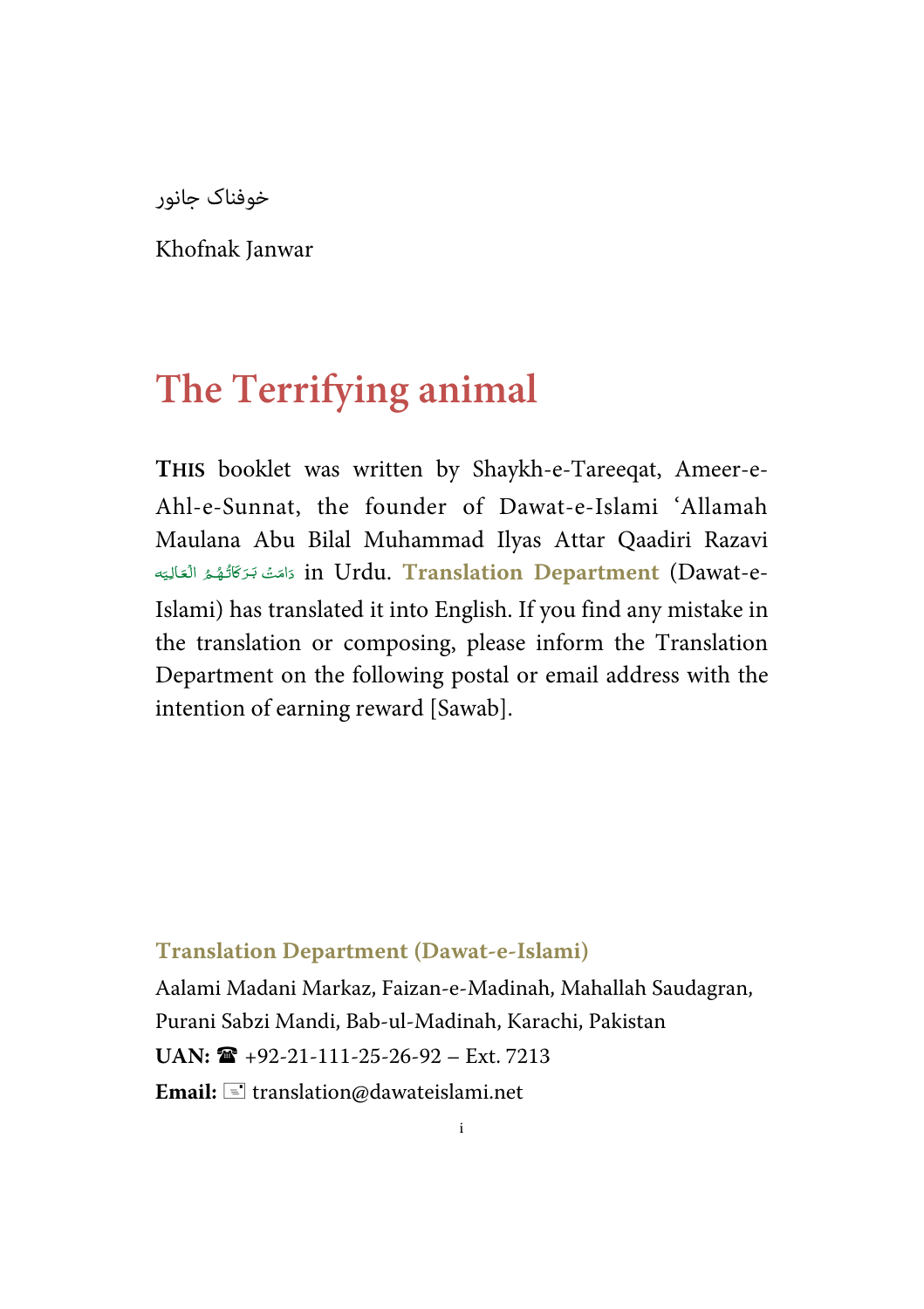#### The English translation of 'Khofnak Janwar'

# $\ddot{\phantom{0}}$

#### **ALL RIGHTS RESERVED**

Copyright © 2020 Maktaba-tul-Madinah

No part of this publication may be reproduced, or transmitted, in any form or by any means, electronic, mechanical, photocopying, recording or otherwise, without the prior written permission of Maktaba-tul-Madinah.

| 1 <sup>st</sup> Publication: | Zul-Hijjah-til-Haraam, 1441 AH – (July, 2020) |
|------------------------------|-----------------------------------------------|
| Translated by:               | Translation Department (Dawat-e-Islami)       |
| Publisher:                   | Maktaba-tul-Madinah                           |
| Quantity:                    | -                                             |

#### **SPONSORSHIP**

Please feel free to contact us if you wish to sponsor the printing of a religious book or booklet for the Isal-e-Sawab of your deceased family members.

#### **Maktaba-tul-Madinah**

Aalami Madani Markaz, Faizan-e-Madinah Mahallah Saudagran, Purani Sabzi Mandi, Bab-ul-Madinah, Karachi, Pakistan

 **Email:** maktabaglobal@dawateislami.net – maktaba@dawateislami.net

- **Phone: +**92-21-34921389-93
- **Web:** www.dawateislami.net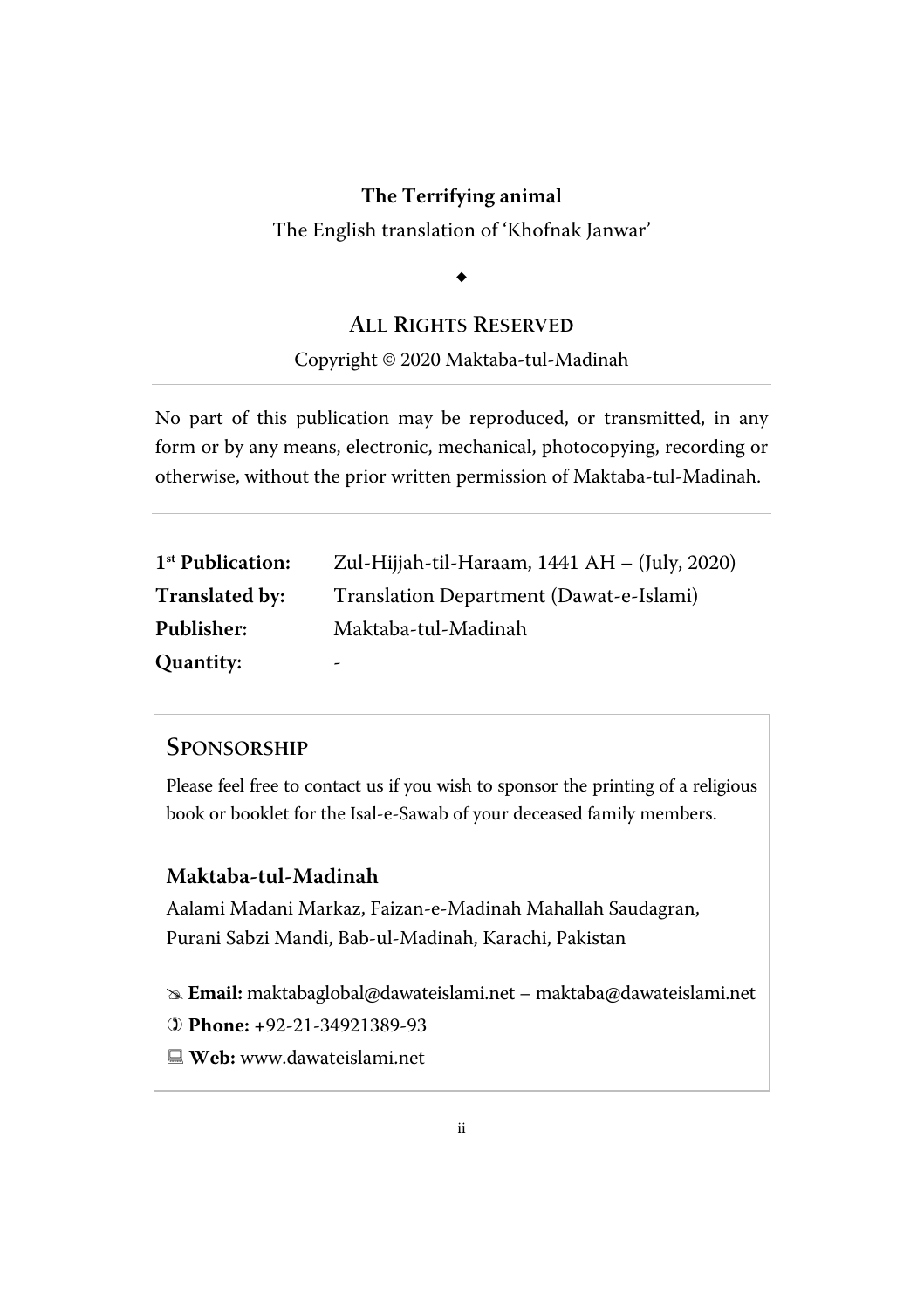-ٱلۡحَمۡـُدُۢ لِـلّٰـٰهِ رَبِّ الۡـَٰڂلَـٰـِيۡنَ وَ الصَّـٰلُـوةُۚ وَ السَّـلَامُٰـ عَـٰىٰ سَـبِّـٰ ِالۡـُمۡـُرۡسَـٰلِـيۡنَ j ֦֧ ٰ , ֦֧ -ٰ l ۡ **S** اَشَابَعُدُّ فَاََعُوْدُُ بِاللّٰهِ مِنَ الشَّيْطٰنِ الزَّجِيْمِ ۚ بِسْمِ اللّٰهِ الزَّحْلٰنِ الزَّحِيُّمِ l , ٰ --, ٰ ٰ -֘ ۡ -,

## **Du'a for Reading the Book**

ead the following Du'a (supplication) before you study a **P** ead the following Du'a (supplication) before you study a religious book or an Islamic lesson, you will remember whatever you study, اِنْ شَـَـآ بَاللّٰهِ . -ĺ ļ

 $\ddot{\phantom{0}}$ ور تَكَ وَانْشُرْ  $\ddot{\cdot}$ ت ر<br>ھ م ِ ا حك  $\frac{1}{2}$  $\ddot{\cdot}$ م<br>بينه  $\frac{1}{2}$ ر<br>آ ل  $\tilde{\epsilon}$ جُ عَ ۡ  $\frac{1}{2}$ وءَ افْتَ  $\ddot{\cdot}$ و<br>ھ ر<br>ا لل ر<br>آ ا ا .<br>تَكَ يَـا ذَ ت ِ<br>حُمَّ ح يْنَا <sub>ز</sub>َ  $\frac{1}{2}$ ر<br>آ ل  $\tilde{\epsilon}$ عَلَيْنَا رَحْمَتَكَ يَـا ذَاالْجَلَالِ وَالْإِكْرَام ہ<br>ح ہ<br>1 َ %َ ال ہ<br>ار

# **Translation**

O Allah التَّذَّذَةَ Open the door of knowledge and wisdom for us, -**and have mercy on us! O the One Who is the Most Honourable and Glorious!** *(Al-Mustatraf, vol. 1, p. 40)*

#### **Note:**

Recite Salat upon the Holy Prophet solare before and after the Du'a.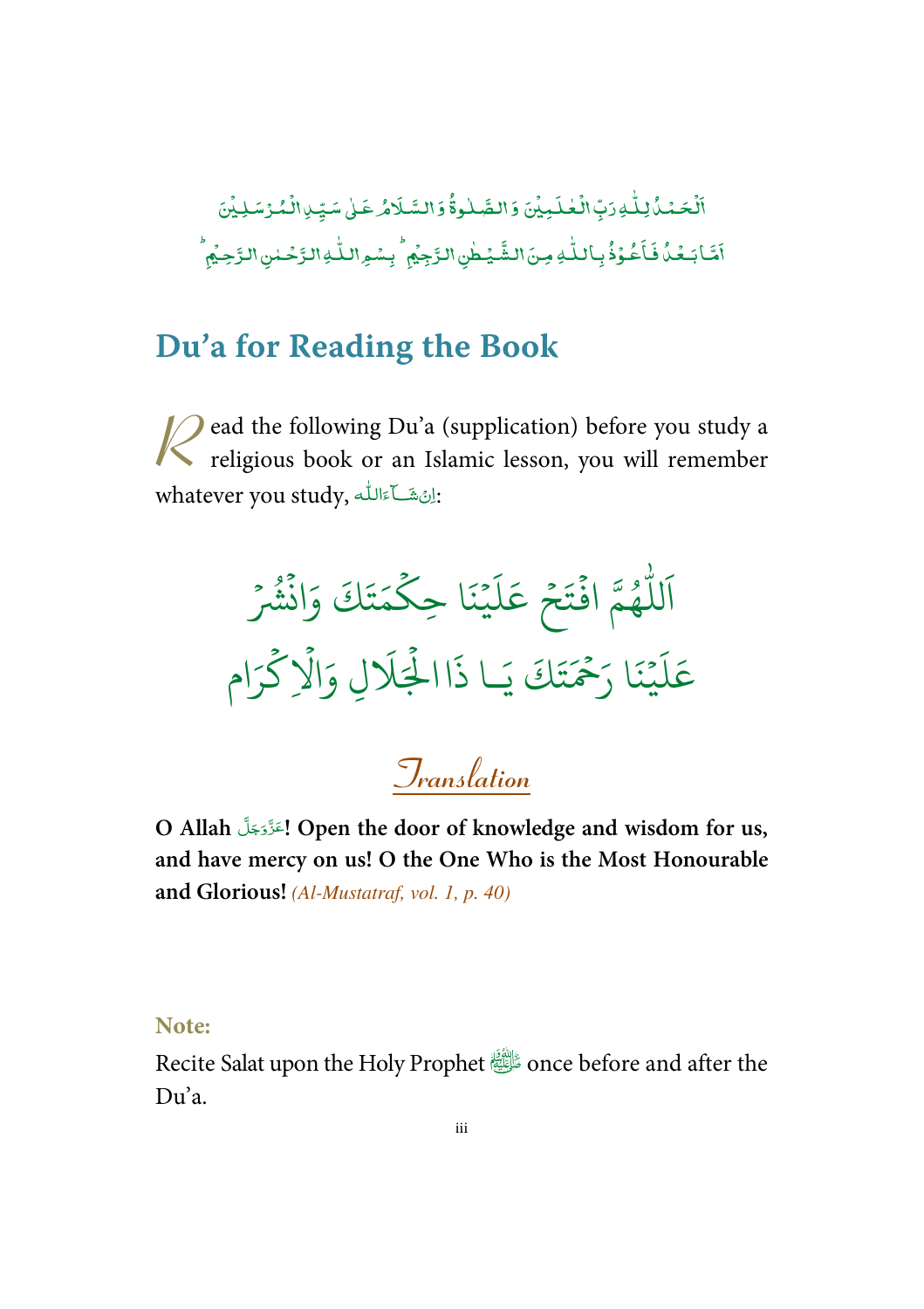# **Table of Contents**

| Give servants food and clothing like your own  1                                                      |
|-------------------------------------------------------------------------------------------------------|
|                                                                                                       |
| Sayyiduna Abu Zar Ghifaari                                                                            |
|                                                                                                       |
| The Steadfastness of Sayyiduna Abu Zar Ghifaari اللَّهُ عَنْهُ The Steadfastness of Sayyiduna Abu Zar |
| A terrifying animal would emerge near the Day of Judgement.5                                          |
| A strange-looking talking animal near the Day of Judgement6                                           |
|                                                                                                       |
|                                                                                                       |
| The Holy Prophet <all a="" righteousness<="" to=""></all>                                             |
|                                                                                                       |
| Sayyiduna 'Usman-e-Ghani wept seeing a grave 11                                                       |
| Some people's graves are gardens and some people's graves are                                         |
|                                                                                                       |
|                                                                                                       |
|                                                                                                       |
|                                                                                                       |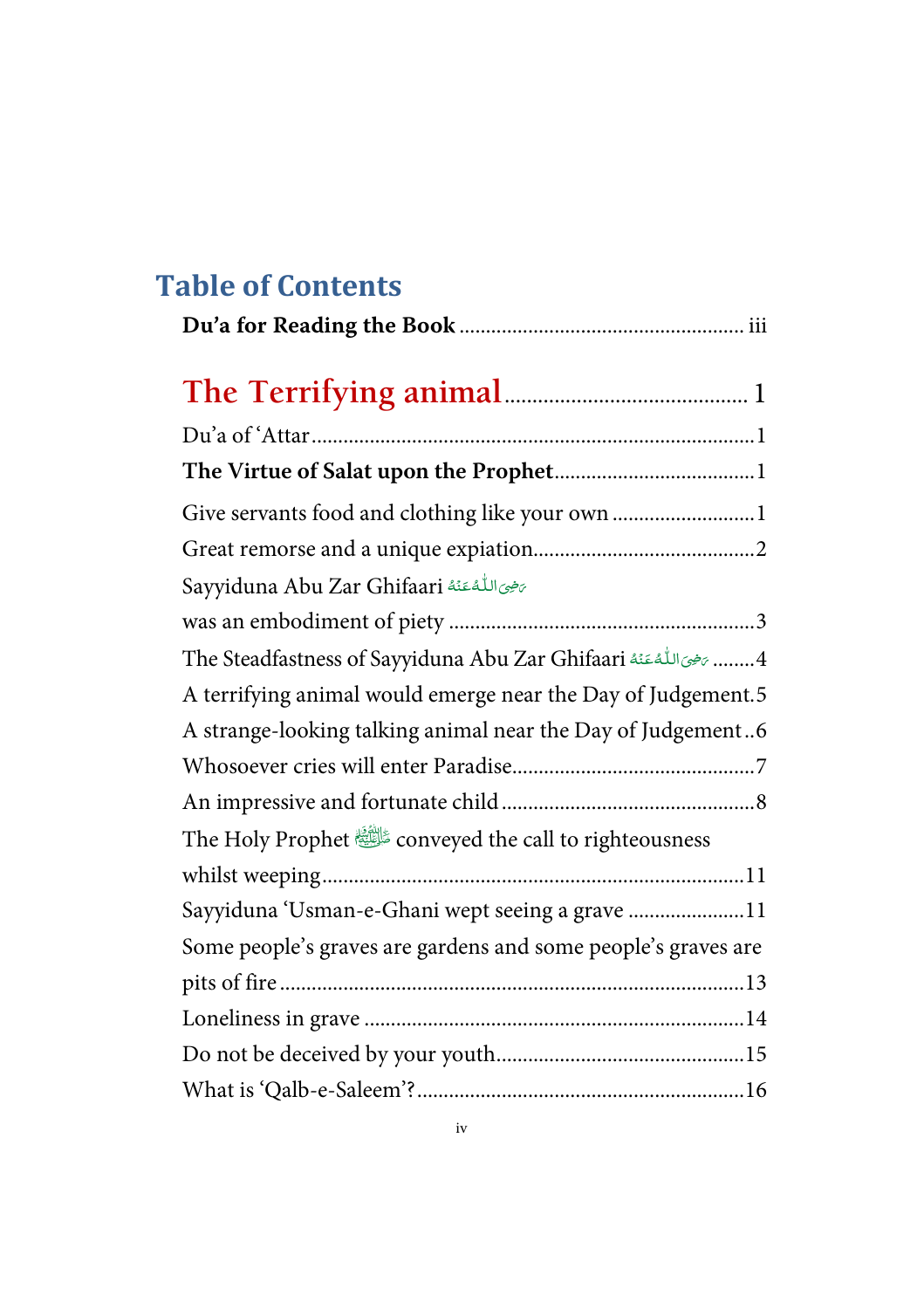| Blessed with repentance from songs and music 18  |  |
|--------------------------------------------------|--|
| Crying with the fear of Allah when conveying the |  |
|                                                  |  |
|                                                  |  |
|                                                  |  |
|                                                  |  |
|                                                  |  |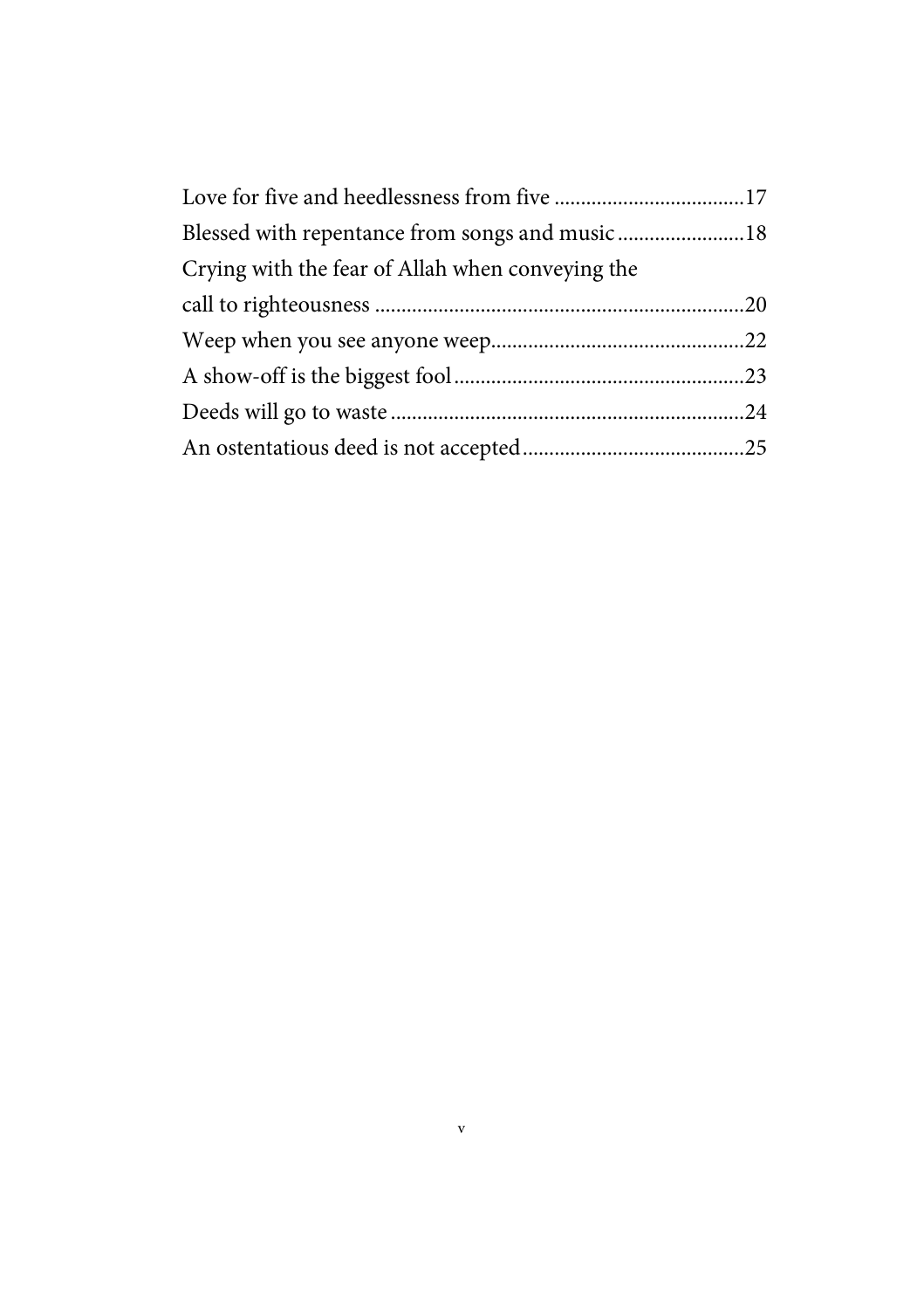#### .<br>اَلْحَمْدُ، لِـلِّـٰ وَتِّ الْعٰـلَـہِيْنَ وَ الصَّـٰلوۃُۚ وَالسَّـلَامُ عَـٰىٰ سَيِّـٰ ِالْمُـُرْسَـٰلِيْنَ ֘ ֧֘ -ٰ  $\overline{a}$ ֧֘ -ٰ ֘ ļ ់ ۡ ـ<br>يُـطْنِ الـرَّجِيُمِ ۚ بِسْـهِ الـلّٰـٰ الرَّحْـ ٰ --; ٰ عُوۡذُبِاۡلِلّٰهِ مِنَ الشَّ ٰ -֦֧֦  $\overline{\phantom{a}}$ اَشَا بَعۡدُ فَأَخُوۡذُ بِٱللّٰهِ مِنَ الشَّيۡطٰنِ الرَّجِيۡمِ ۚ بِسۡوِ اللّٰهِ الرَّحۡمٰنِ الرَّحِيۡمِ ֘ -,  $\overline{a}$

This content has been taken from page no. 21 to page no. 36 of the book 'Call to Righteousness'.

# **The Terrifying animal**

### **Du'a of 'Attar**

O Allah, whoever reads or listens to the 25 pages of the booklet *'The Terrifying Animal'*, empty the fear of the world from his heart, fill his heart with Your fear, and forgive him without accountability.

۠**امِيۡن بِجَالِآالنَّبِيِّ الْأَمِيۡنِ صَلَّى الله عليه والهٖ وسلَّم** 

#### **The Virtue of Salat upon the Prophet**

It is stated by the Noble Prophet , حَلَّى اللَّهُ عَلَيْهِ وَاللهٖ وَسَلَّم , 'Indeed, the ---Í -ć closest person to me on the Day of Judgement will be the one who sent the most Salat upon me.' *(Tirmizi, vol. 2, p. 27, Hadees 484)*

#### **Give servants food and clothing like your own**

Given below is a slightly amended passage taken from page 156 to 160 of the 246-page book '*Muntakhab Hadeesayn*' published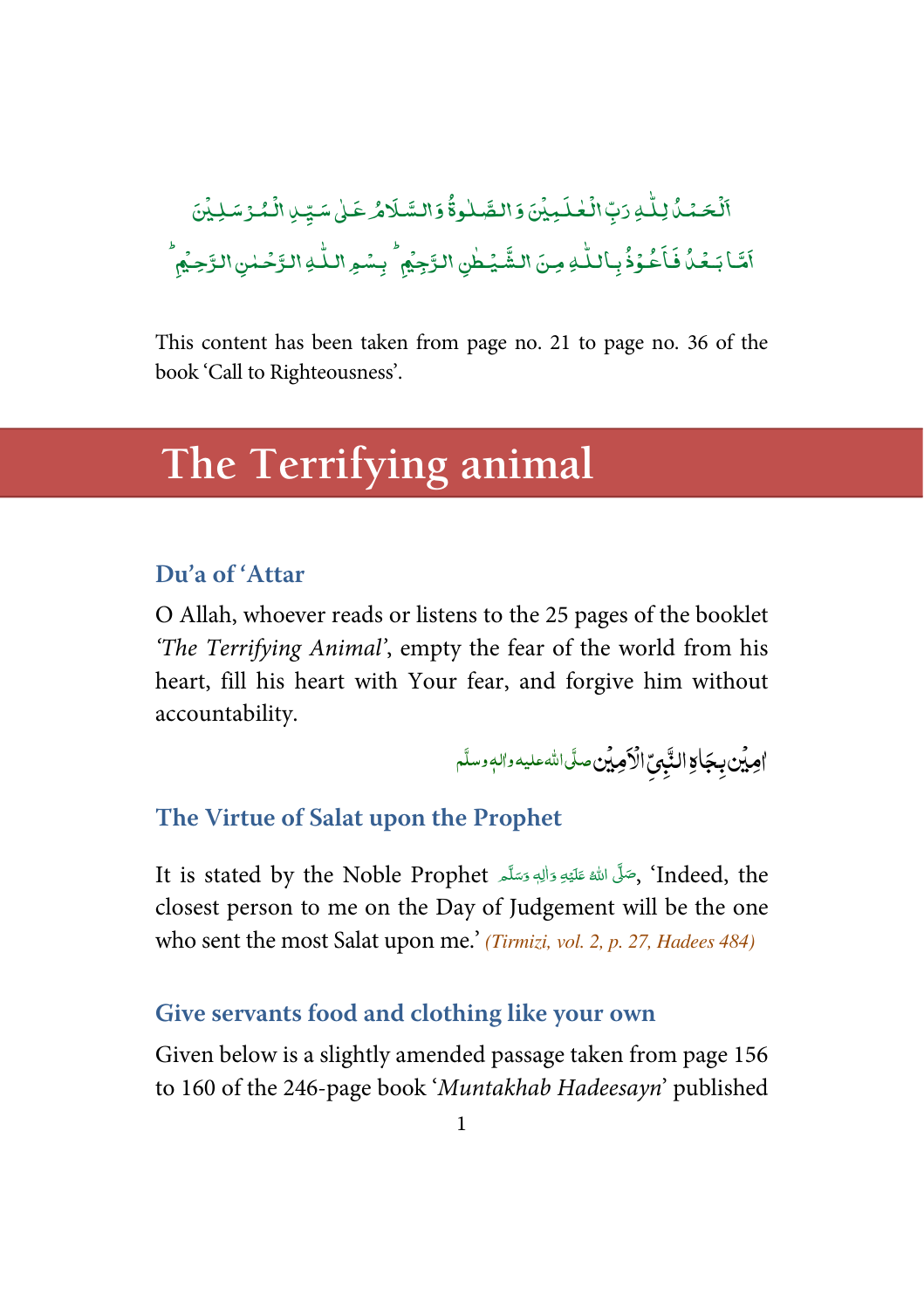by Maktaba-tul-Madinah, the publishing department of Dawat-e-Islami, regarding the usage of inappropriate words and feeling ashamed of having done so. Listen to it and pick out many faith-refreshing Madani pearls.

It is stated in *Sahih Bukhari: S*ayyiduna Ma'roor تحفِىَ اللَّهُ عَنْهُ í -states: I met Sayyiduna Abu Zar Ghifaari  % #  & ' in Rabazah í --(the name of a place which is at a distance of 3 days from Madinah Munawwarah). He and his slave were wearing exactly the same kind of clothing. I asked about this, to which he replied, 'I once quarreled with a person and I spoke ill ترهيى اللُّهْ عَنْهُ  $\overline{a}$ -ć ŕ of his mother. So, the Noble Prophet حَلَّى اللَّهُ عَلَيْهِ وَالِهٖ وَسَلَّم of his mother. So, the Noble Prophet --j -ć "O Abu Zar! You have spoken offensive words about his mother; hence, you are such a person who [still] has an attribute of [the pre-Islamic era of] ignorance. Your slaves and servants are your (religious) brothers. Allah عَزَّدَجَلَّ has made -them subordinate to you. So, the one who has his brother under him should give him to eat what he eats himself and he should give him to wear what he wears himself. Don't trouble those servants with such tasks that would make them helpless, and if you cause any such trouble (i.e. giving them some laborious work), then help them yourself in the work as well.''

*(Sahih Bukhari, vol. 1, p. 23, Hadees 30)*

#### **Great remorse and a unique expiation**

Dear Islamic brothers! The person whom Sayyiduna Abu Zar ć had said improper words to was Sayyiduna Bilal جَرْحِىَ اللَّهُ عَنْهُ ŕ --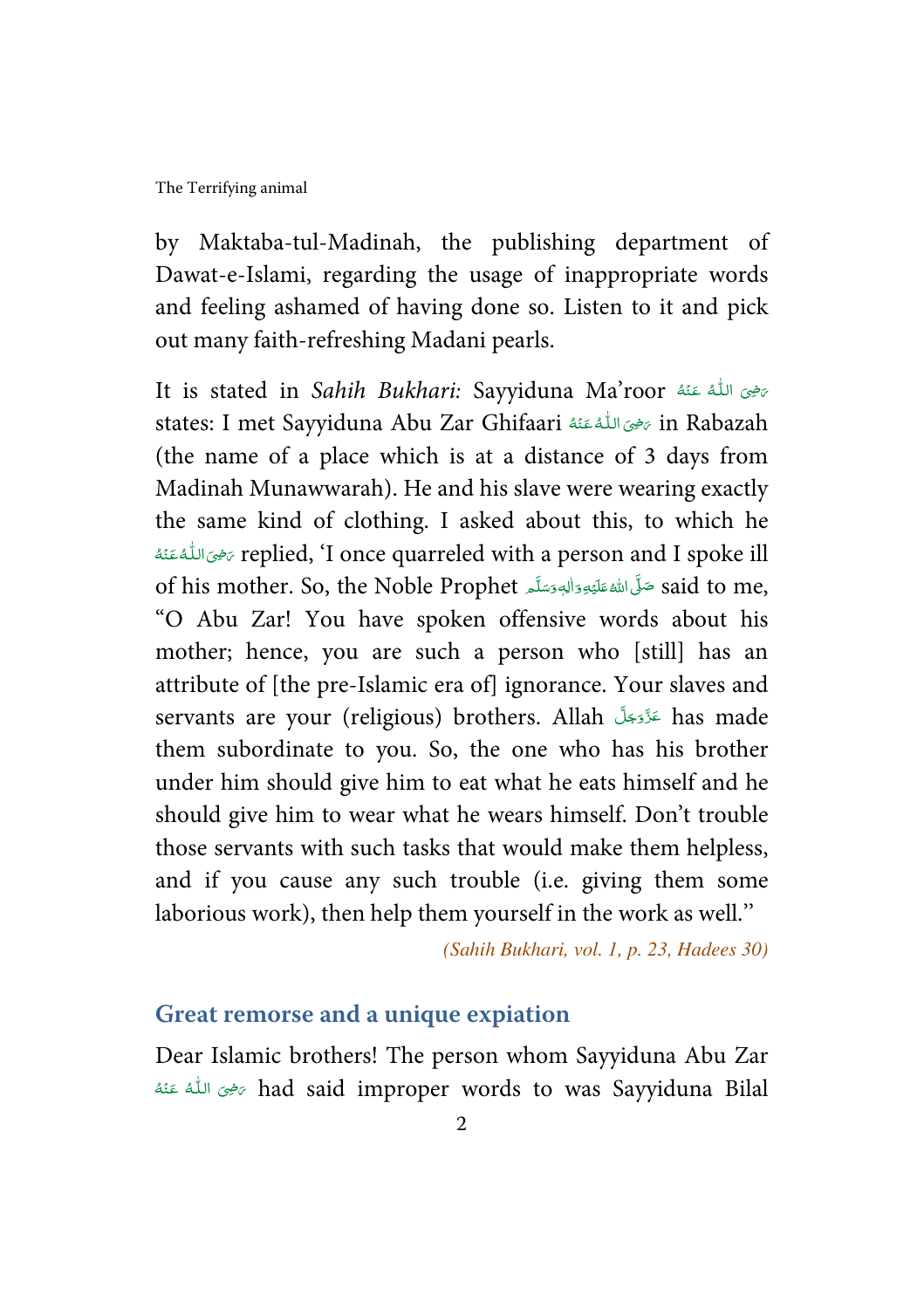Habashi سَعادَ الله Those words حَمَّاءَ الله were not a common ĺ --indecent swear, he had only said, '*O son of a black mother.*' When Sayyiduna Bilal Habashi  % #  & ' complained in the ĺ -blessed court of the Noble Prophet حَلَّى اللهُ عَلَيْهِ وَاللهِ وَسَلَّہ عَلَيْهِ وَاللهِ وَسَلَّہ م ---Í -ć تَ وَالْلِهِوَتِهَالِهِ rebuked and advised Sayyiduna Abu Zar Ghifaari --ĺ -ć ŕ خوى اللَّهُ عَنْهُ Zar مَحْوى اللَّهُ عَنْهُ The way that Sayyiduna Abu Zar مَحْوى اللَّهُ عَنْهُ Ken í --ŕ -responded after this is an utterly heart-rending story. Listen to it and tremble with the fear of Allah . عَزَّدَجَلَ --

After hearing the rebuke in the blessed court of the Holy Prophet حَلَّى اللهُ عَنْهُ Sayyiduna Abu Zar Ghifaari ,حَلَّى اللهُ عَلَيْهِ وَالِهٖ وَسَلَّم Prophet --ĺ --í -immediately came to Sayyiduna Bilal Habashi صحيىَ اللهُ عَنْهُ mmediately came to Sayyiduna Bilal Habashi ŕ -remorse, and placing his handsome cheek on the ground, he very humbly and tearfully said in a pleading manner, 'O Bilal! Unless you trample over my cheek, I will never ever lift this face of mine from the ground.' Feeling extremely compelled by Sayyiduna Bilal كَرْسِي اللَّهُ عَنْهُ Sayyiduna Bilal ,تَرْضِي اللَّهُ عَنْهُ Sayyiduna Abu Zar Ghifaari í ֦ --í  $\overline{a}$ -í unwillingly placed his foot on the cheek of Sayyiduna Abu Zar í خوى اللهُ عَنْهُ $_{\mathscr{S}}$  removing it immediately afterwards, and he forgave í --Sayyiduna Abu Zar Ghifaari  % #  & '. *(Irshad-us-Saari, vol. 1, p. 197)* ŕ  $\overline{a}$ --

#### **Sayyiduna Abu Zar Ghifaari**  % #  & ' **was an**  í  $\overline{a}$ -**embodiment of piety**

Commenting on this account, Sayyiduna 'Allamah Qastalaani خَمَّةُ اللَّٰهِ عَلَيْه $\epsilon$  has also stated that Sayyiduna Abu Zar Ghifaari ĺ -ŕ --فِيَ اللَّهُ عَنْهُ had said these inappropriate words to Sayyiduna Bilal ć ĺ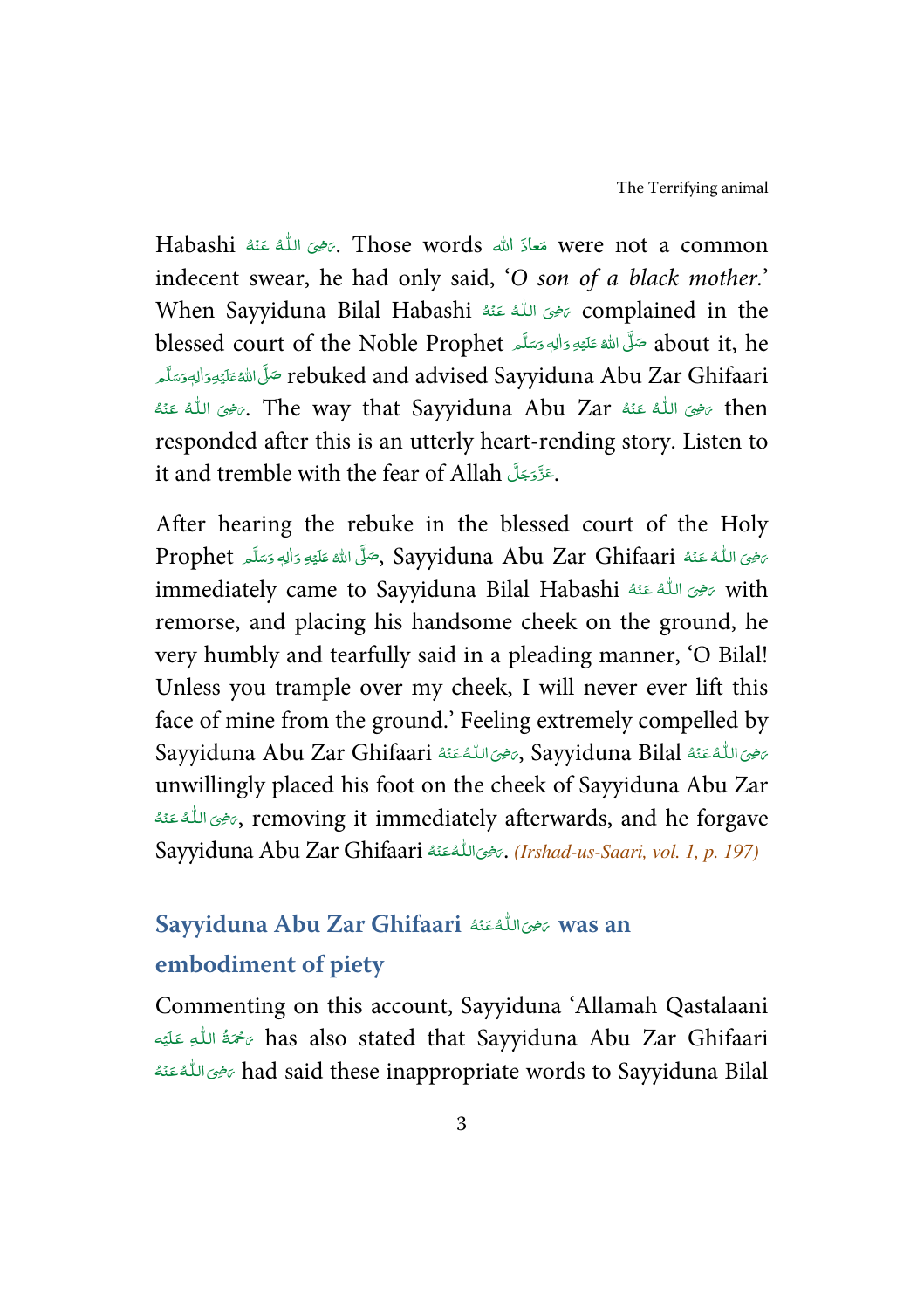Habashi رَضِى اللَّهُ عَنْهُ when Sayyiduna Abu Zar Ghifaari مَضِى اللَّهُ عَنْهُ Habashi ś --ć -had not been aware of these kinds of words being Haraam. Otherwise, one cannot even think of a pious and God- fearing person such as the likes of Sayyiduna Abu Zar Ghifaari í فيه اللَّهُ عَنْهُ doing so. This is why the Beloved and Blessed Prophet í  $\overline{a}$ -rebuked him only by saying, '*You [still] have an حَ*لَّى اللَّهَ عَلَيْهِ وَاللهِ وَسَلَّم ---Í -ć *attribute of [the pre-Islamic era of] ignorance.*' And this rebuke and reprimand also [only] occurred due to his high ranks, that such a small and lowly matter should not have been uttered by such a lofty person. *(Ibid)*

#### The Steadfastness of Sayyiduna Abu Zar Ghifaari تحيىاللُّهُ عَنْهُ The Steadfastness of Sayyiduna Abu í ֘֒ --

Sayyiduna Abu Zar Ghifaari شخص اللهُ عَنْهُ Sayyiduna Abu Zar Ghifaari ŕ --Companions who embraced Islam in its very early period, to the extent that some noble scholars   -1-' have even said that ź he  % #  & ' was the fifth amongst the non-Hijazi Companions í  $\overline{a}$ -í فِيَ اللَّهُ عَنْهُم to embrace Islam. The entire incident of how he j í -ć embraced Islam is mentioned in detail in the book رَضِىَ اللُّهُ عَنْهُ ŕ --*Sahih Bukhari*. He  % #  & ' was so faithfully enthusiastic about ĺ --Islam that he ﷺ would fearlessly announce his Islam -ś ĺ every single day in the crowd of the non-believers. The angry non-believers would rush to him and he صفحته الله عَنْهُ mon-believers would rush to him and he ŕ -blood, would become unconscious. As soon as he سَحْيَ اللَّهُ عَنْهُ blood, ŕ -recovered from unconsciousness, he رَضِى اللَّهُ عَنْهُ Would announce í -the same thing. This continued for some days.

*(Muntakhab Hadeesayn, p. 157)*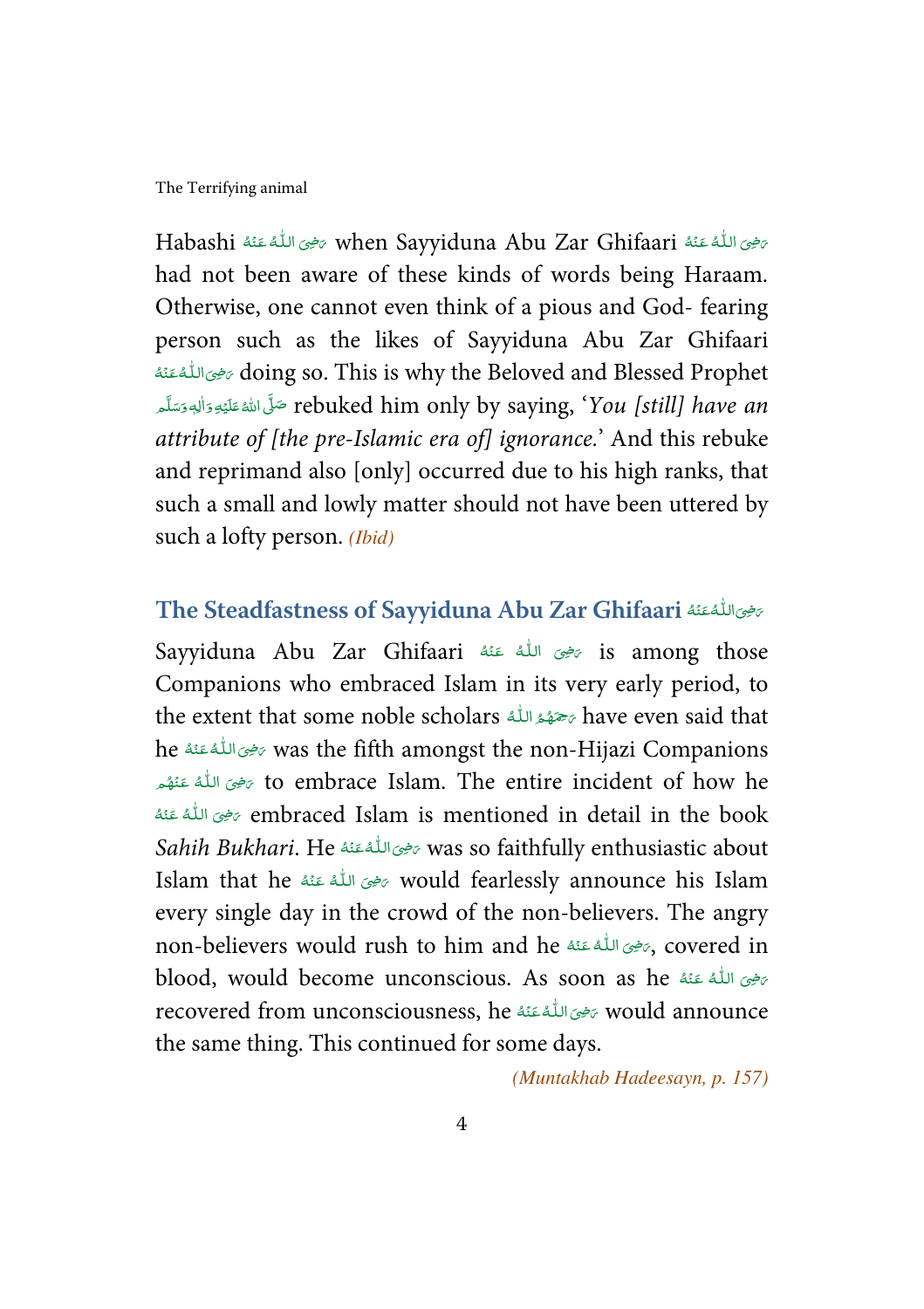May Allah عَزَّدَجَلَّ have mercy on him and forgive us without -accountability for his sake!

۠**اوبیُن بِجَاءِالنَّبِيِّ الْأَوبیُن سلَّى**الله عليه والم وسلَّم

*Khudaaya ba-haq-e-Bilal-o-Abu Zar Mujhay Deen per istiqaamat 'ata ker Ilaahi na kuch poochhna rauz-e-Mahshar Mujhay bakhsh bahr-e-Bilal-o-Abu Zar* 

*Ilaahi Baraee Bilal-o-Abu Zar Mujhay Khuld mayn day jawaar-e-Payamber* 

*Translation: O Lord Almighty! Bless me with steadfastness in Islam, forgive me without accountability on the Day of Judgement and grant me the neighbourhood of Your Beloved and Blessed Rasool حَ*لَّ اللَّهُ عَلَيْهِ وَالِهٖ وَسَلَّم and Blessed Rasool مَعْ الله عَليهِ وَاللهِ وَسَلَّم --j -ć  $S$ ayyiduna Bilal and Sayyiduna Abu Zar حَيْثَ اللَّهُ عَنْهُمْ ال  $\ddot{ }$ í  $\overline{a}$ ---

> وْا عَلَى الْحَبِيْب  $\overline{a}$ ہ<br>1. و<br>ا صَلُّوْا عَلَى الْحَبِيْبِ ۚ صَلَّى اللّٰهُ عَلٰى مُحَمَّد ٰ

#### **A terrifying animal would emerge near the Day of**

#### **Judgement**

Please try to understand the importance of the call to righteousness. Near the Day of Judgement, people will give up calling others towards righteousness, and there will be no hope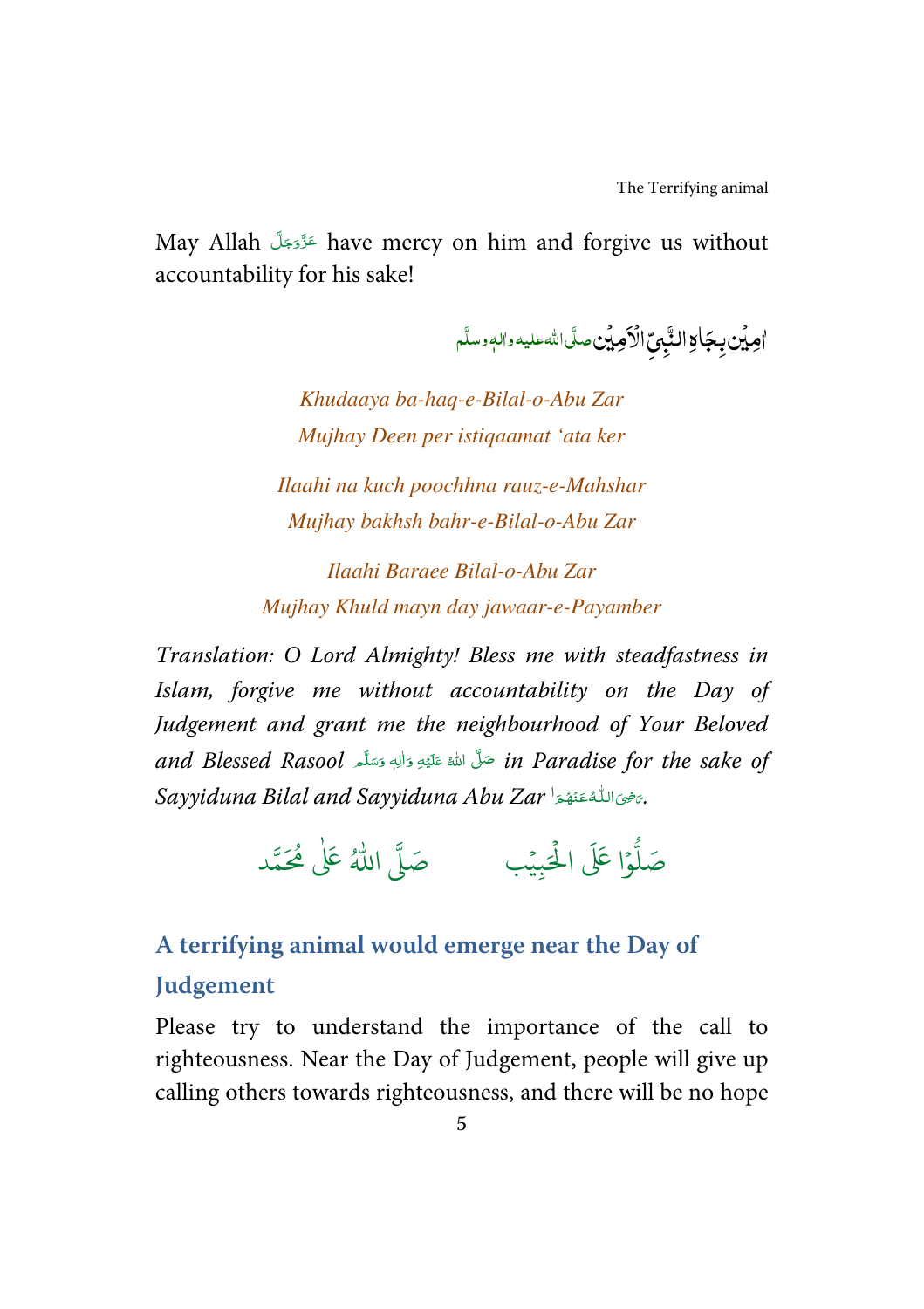left of them being reformed. Read verse 82 of Surah An-Naml with its translation from page 712 of the sacred Quran *Kanzul-Iman with Khaza'in-ul-'Irfan* published by Maktaba-tul-Madinah, the publishing department of Dawat-e-Islami. Allah - !-" -# has stated in Part 20 of the Holy Quran: --

#### ۇ  $\overline{\cdot}$ إذَا وَقَعَ ئعَ ֦ وَقَعَ الْقَوْ ֦֧ ់ و لُ عَلَيْثِمُ , ֦֧<sup>֓</sup>֓  $\overline{\cdot}$ عَلَيۡهِمۡ أَخۡرَجۡنَا ۡ ֧֘  $\overline{\mathbf{a}}$ أَخْرَجْنَا لَهُمْ , و .<br>R  $\overline{\phantom{a}}$ نَهُمْ ذَا l<br>E ؚ<br>ڹؖۮٙ مِّنَ الْأَرْضِ ֓  $\overline{\cdot}$ الْأَرْض تُكَلِّمُـُمُّ ֘ و ڸۨۨێڲ۠ -۳. ÿ J .<br>تُكَلِّمُ**؟** تع<br>ت .<br>أَنَّ النَّاسَ كَأْنُوْا J كَانُوْا بِأَيْتِنَا لَا ٰ ٰ  $\overline{\cdot}$ َلَا يُؤقِنُوْنَ ۞ ;  $\overline{a}$

*And when the Word (i.e. the promise of punishment) will fall upon them, We shall bring forth for them a creature from the earth that will speak to people, because the people did not used to believe in Our verses.* 

*[Kanz-ul-Iman (translation of Quran)] (Part 20, Surah An-Naml, Verse 82)* 

## **A strange-looking talking animal near the Day of Judgement**

Commenting on this verse, a renowned commentator of the Quran, Sayyiduna Sadr-ul-Afaadil Maulana Sayyid Muhammad Na'eemuddin Muradabadi سَحْمَةُ اللّٰهِ عَلَيْه Āas stated: Í -ĺ -That is, they will suffer Divine wrath, Divine punishment will become Wajib [necessary] for them, and no excuse of theirs will be accepted. People will neither convey the call towards righteousness nor prevent evils, and there will be no hope of them being reformed.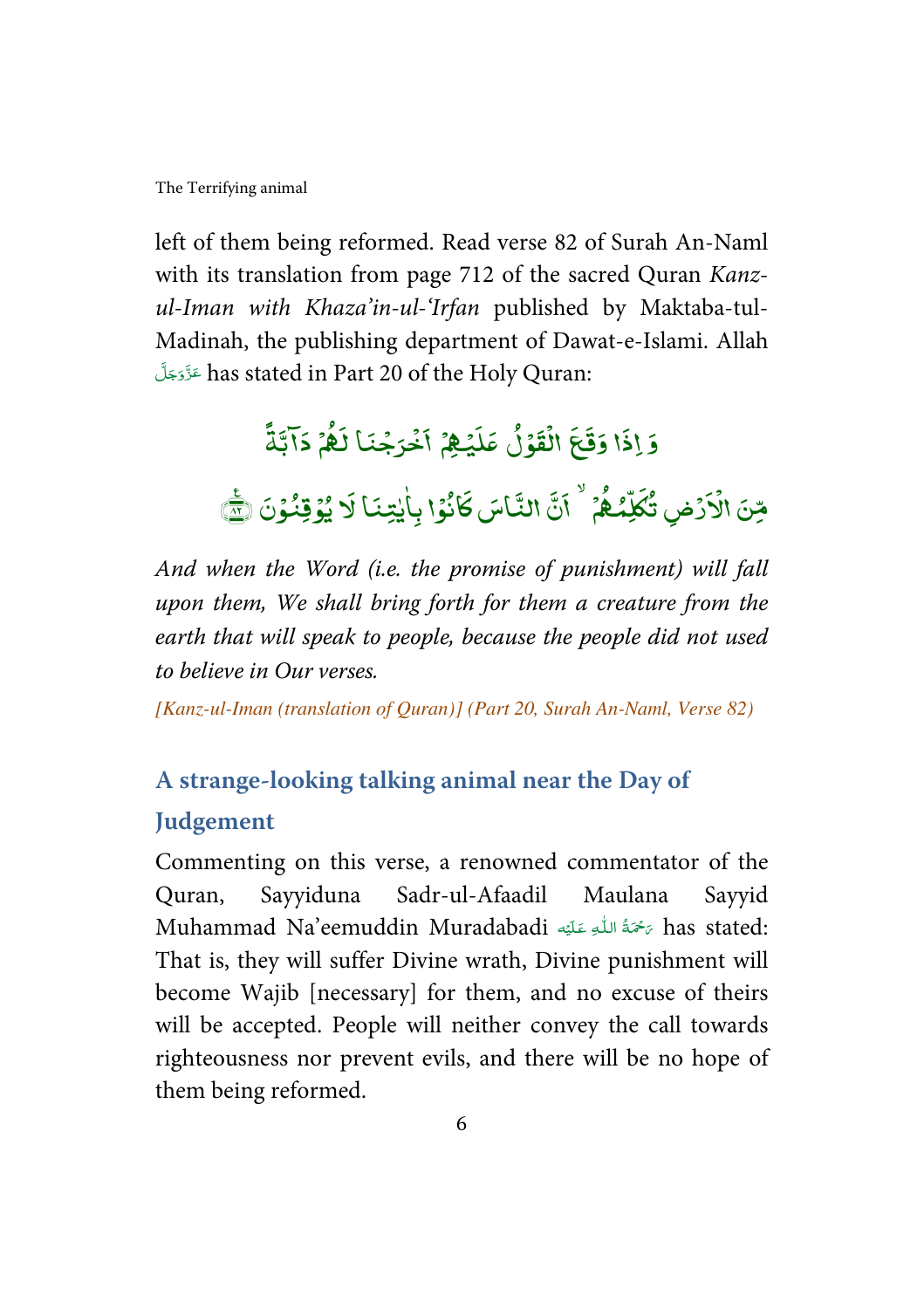He further states: That creature is known as Daabba-tul-Ard. It will be a strange-looking animal which will emerge from mount Safa (situated in Makkah Mukarramah كَاءَتَغظِيْمًا) .) -ć 4 Í ĺ ĺ and will quickly roam across all cities. It will be speak eloquently and make a mark on the forehead of every person. It will draw a bright mark on the foreheads of the believers with the sacred staff of Sayyiduna Musa عَلَىٰ يَبِيَّنَاوَعَلَيْهِ الصَّلَّوْةُ السَّلَاءَ and --ì ĺ -Ĵ -Í  $\overline{ }$ Í will set a black seal on the foreheads of the non-believers with the ring of Sayyiduna Sulayman أَعْلَى فَبِيِّنَا وَعَلَيْهِ الصَّلْوَةُوَالسَّلَامِ . He further Ű í  $\mathsf{I}$ Í --j -֦֘ states: It will say in clear words A ٌ فِر َ َا ك ذ ه و ِمنٌ ؤ َا م ذ B ه i.e. *he is a*  ہ<br>م و *Mu'min (believer) and he is a Kafir (non-believer)*. He further states: They did not believe in the Holy Quran, in which resurrection, accountability, punishment, and the emerging of Daabba-tul-Ard is mentioned.

### **Whosoever cries will enter Paradise**

The Prophet of Rahmah, the Intercessor of the Ummah once conveyed the call to righteousness regarding صَلَّى المُتَّ عَلَيْهِ وَالْهِ وَسَلَّم ---Í -ć reciting Surah At-Takasur to his Companions تحيى اللهُ عَنْهُه m an j í -extremely heart-touching way, weeping with Divine fear. Sayyiduna Jareer Bin 'Abdullah رَضِى اللَّهُ عَنْهُ has narrated that the í --Renowned and Revered Prophet حَلَّى اللَّهَ عَلَيْهِ وَاللهِ وَسَلَّم Renowned and Revered Prophet --ĺ -ć going to recite Surah At-Takasur in front of you. Whoever cries among you will enter Paradise.' Therefore, he حَلَّىَ اللَّهُ عَلَيْهِ تَالِيهِ تَسْلَّمَ ---Í -ć recited it. Some of us cried but some did not. Those who could not cry said, 'O Messenger of Allah أَصَلَّ اللَّهُ عَلَيْهِ وَاللهِ وَسَلَّم اللَّهُ اللَّهُ اللَّهُ اللَّهُ م j -ć --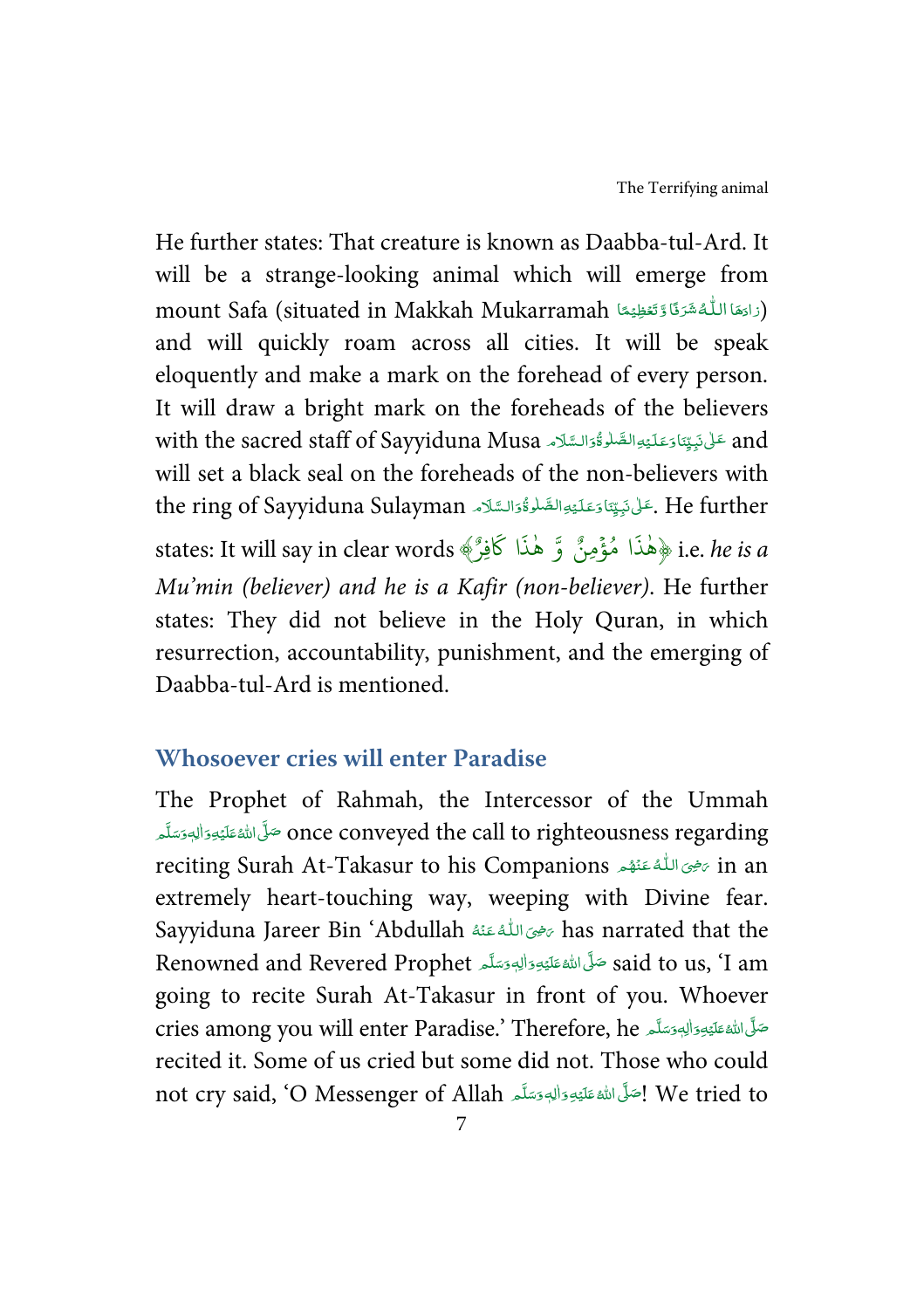cry but could not.' The Beloved and Blessed Prophet حَلَّى اللَّهُ عَلَيْهِ وَالْهِجَدَةَ لِهِ ---Í -ć said, 'I will recite it again before you. Whosoever cries, for him is Paradise, and the one unable to cry should at least make himself look as if he is crying.'

*(Nawadir-ul-Usool, vol. 1, p. 611, Hadees 862)*

### **An impressive and fortunate child**

Dear Islamic brothers! The above Hadees contains a heartfelt description of the call to righteousness given by our Beloved and Blessed Prophet حَنَّى اللَّهُ عَلَيْهِ وَاللهِ وَسَلَّم and Blessed Prophet حَمَّلُ اللَّهُ عَلَيْهِ وَاللهِ وَسَلَّم ---Í -shows that the Greatest Prophet حَلَّى الله عَلَيْهِ وَاللهِ وَسَلَّم **an** give ---Í -ć anything to anyone with Divinely-bestowed authority, which is why he حَلَّى الله عَلَيْهِ وَالِهٖ وَسَلَّم why he حَلَّى اللهُ عَلَيْهِ وَالْبَهِ وَسَلَّم why he مَسَلَّة ا --ĺ -ć It also refers to the 8 verses containing Surah At-Takasur stated in the last part of the Holy Quran. Whoever recites it earns the reward of reciting one thousand verses. This Surah consists of a heart-trembling description of the grave, the Hereafter, and Hell. If only we would learn its translation from *Kanz-ul-Iman* by heart and would weep whenever we recite or listen to it. Let's listen to a heart-rending account of a child who surprised everyone by practically conveying the call to righteousness that was full of Divine fear! A righteous man once saw a weeping child standing outside a Madrasah. When asked about the reason of weeping, the child replied, 'Today our teacher has made us write some verses on slates as our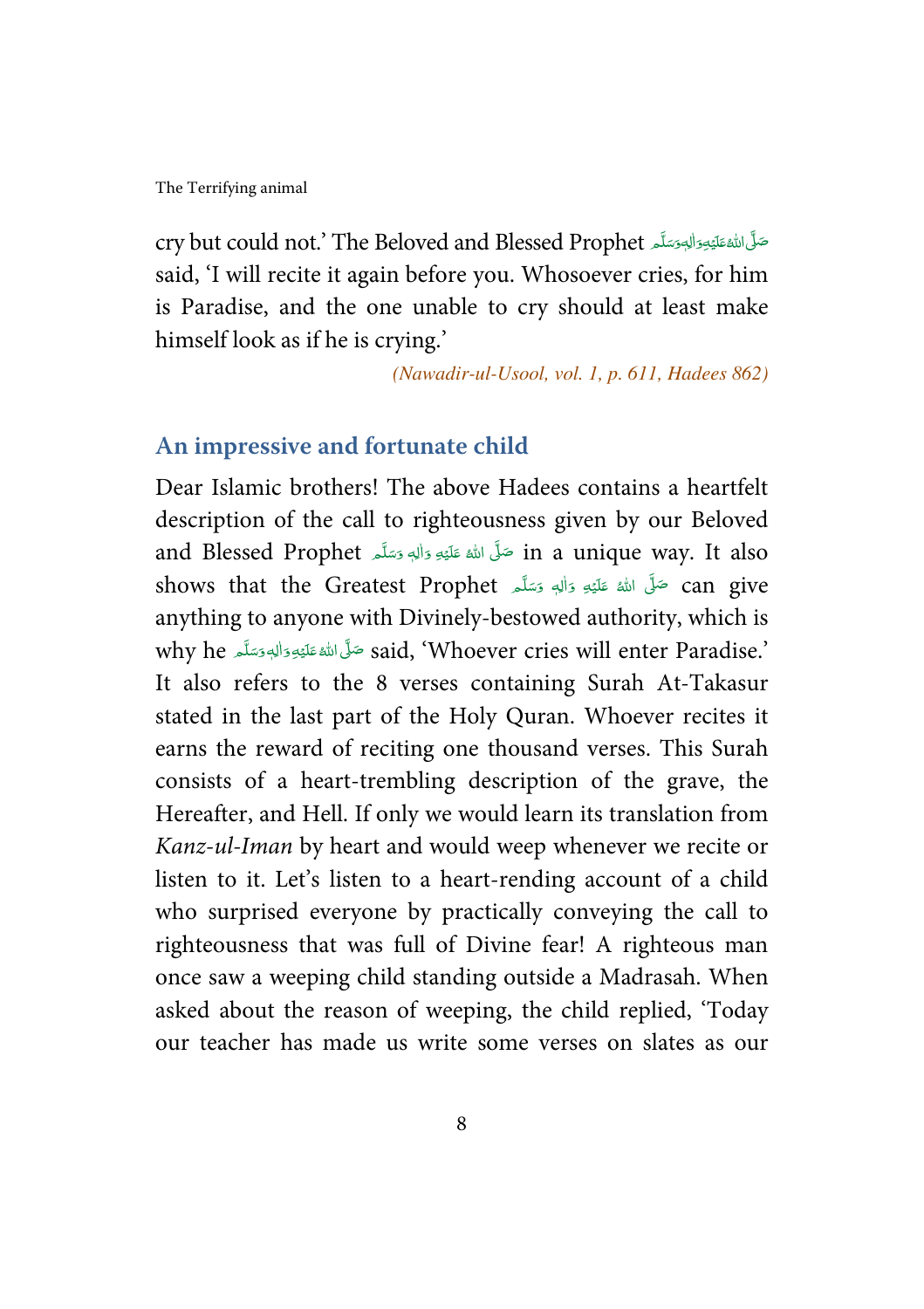lesson, which has made me weep.' Saying this, he showed the slate which had the following verses written on it:

> -بِسْمِ اللَّٰهِ الرَّحْمٰنِ الرَّجِيمِ , ۡ ٰ

*Allah's Name to commence with, the Most Gracious, the Most Merciful.* 

#### ء<br>گئر نهكا ٰ ֦֧<sup>֓</sup>֓  $\overline{\phantom{a}}$ ِ<br>اَلۡهٰکُمُ التَّكَاثُرُ ﴿  $\mathbf{y}$  $\overline{\phantom{a}}$ @ التَّكَاثُرُ ۞ حَتّٰى زُرۡتُمُ الۡمَقَابِرَ ﴿ ໍ່ ֘ ٰ ļ حَتّٰى ذُرۡتُمُ الۡمَقَابِرَ (يُّ كَلَّا سَوۡفَ تَعۡلَمُوۡنَ (يُّ  $\overline{a}$ .<br>تَعُلَ  $\overline{a}$  $\overline{\phantom{a}}$ .<br>د سَوُفَ  $\overline{a}$ ۵.<br>۱ Ë l كَلَّا سَوْفَ تَعۡلَمُوۡنَ ۞ ثُمَّ ź ر<br>لَمُؤْنَ ֦֧֦ .<br>تَعُلَ <u>ّ</u> , .<br>د سَوُفَ ֦֧֦ ی<br>۱ Ë l كَلَّا سَوْفَ تَغَلَّمُوْنَ ۞ كَلَّا لية<br>م  $\ddot{\mathbf{k}}$ J .<br>كَلَّا لَوۡ تَعۡلَمُوۡنَ ; .<br>ۇ تغذ <u>ّ</u>  $\overline{\phantom{a}}$ لَوۡ تَعۡلَمُوۡنَ عِلۡمَ الۡيَقِيۡنِ ﴾ ۡ ֦֧֦֧֦ ֦֧֦֧֦֧֦֧֦֧֦֧֦֧֦֧֦֧֦֧֦֧֦֧֦֧֦֧֦

*The desire to seek more wealth has kept you neglectful (from the remembrance of Allah). Until you (died and) confronted the graves. Yes, certainly! You will soon come to know. Again, yes, certainly! You will soon come to know. Yes, certainly! If you had known with knowledge of certainty, so you would not have loved wealth.* 

*[Kanz-ul-Iman (translation of Quran)] (Part 30, Surah At-Takasur, Verses 1-5)* 

The child continued to weep. Highly impressed by the child, the righteous man said: Son! The lesson from this Surah has not finished yet. There are some other verses which will perhaps be given to you tomorrow as a lesson. After he said this, he recited the remaining verses of Surah At-Takasur which are as follows: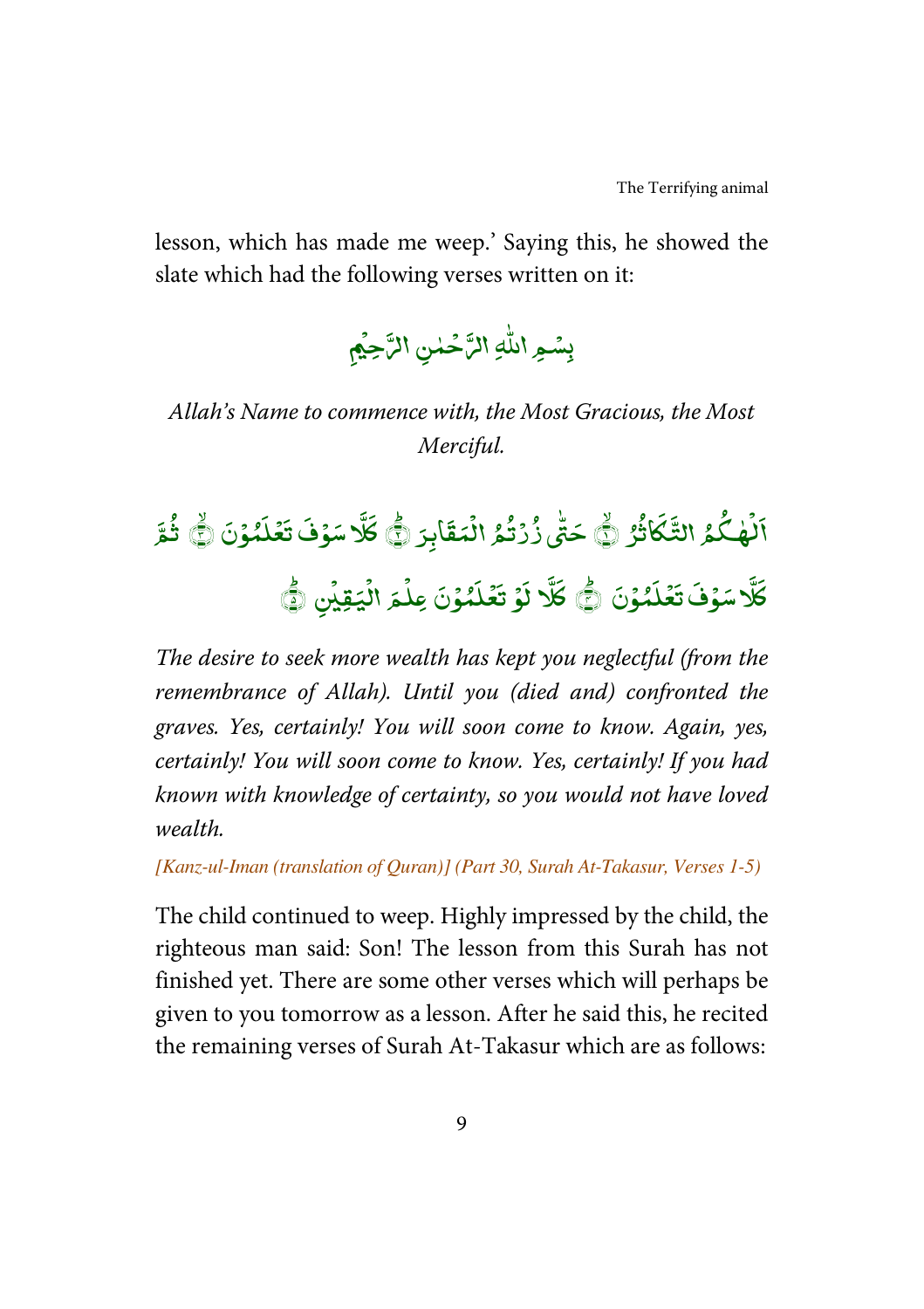( ۡ )"- c ۡ d D e f ۙ Jg N % Jۙ Y -ۡ 3- ۡ ۡ . h F e f iN ۡ I # j ۡ k % Y JK -( ۡ )- 8 -# ml n LN -

*Indeed you will definitely see Hell. Again, indeed you will definitely see it with the sight of certainty. Then indeed, on that Day, you will surely be questioned regarding the bounties (of Allah).* 

*[Kanz-ul-Iman (translation of Quran)] (Part 30, Surah At-Takasur, Verses 6-8)* 

Extremely terrified by listening to the description of Hell, the child fell on the ground trembling and writhing, and passed away. The teacher rushed and caught the righteous man. People gathered around, and the parents of the deceased child also came. Charged with murder, the righteous man was prosecuted before the Qadi [judge]. The Qadi asked the righteous man if he wanted to give any explanation in his defence. The righteous man related the whole story. Listening to it, the Qadi finally ruled that the child was very pious and had been martyred by the sword of Divine fear. The righteous man was then respectfully released.

*(Nuzhat-ul-Majalis, vol. 2, p. 94, summarised)*

May Allah عَزَّوَجَلَّ have mercy on them and forgive us without -accountability for their sake!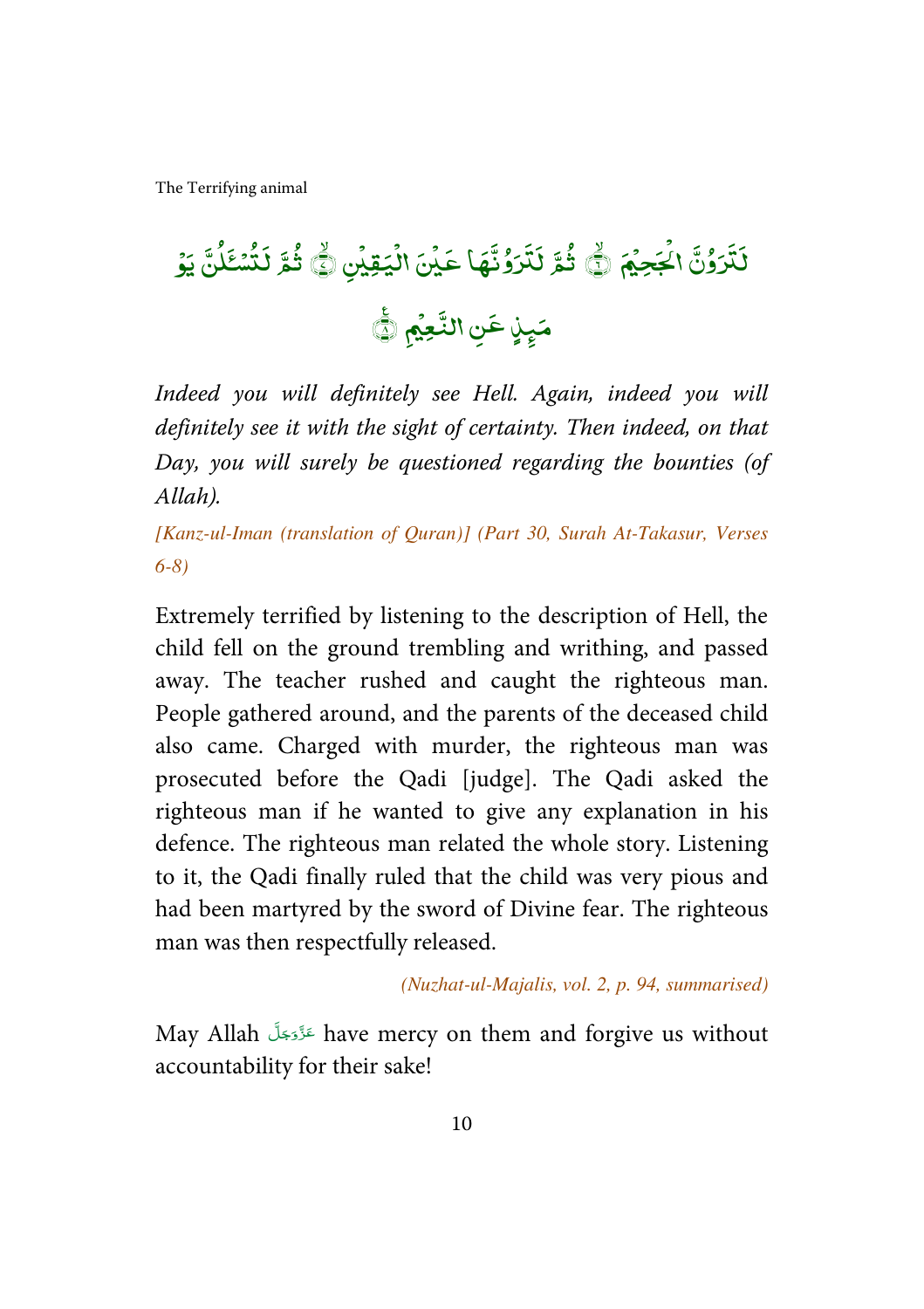۠**امِیۡن بِجَالِآالنَّبِیِّ الْاَمِیۡنِ صَلَّ**الله علیه والموسلَّم

*Madani munnay kay khauf-e-Khuda per fida Suntay hi aayatayn dhayr jo ho gaya* 

*Kash! Mil jaye mujh ko bhi aysi wila Mayray mernay ka baa'is ho khauf-e-Khuda* 

وْا عَلَى الْحَبِيْب ֘ ہ<br>أ و<br>ا صَلُّوْا عَلَى الْحَبِيْبِ ء<br>آ صَلَّى اللَّهُ عَلٰى مُحَمَّد ٰ

## **The Holy Prophet**  $\frac{2000}{200}$  conveyed the call to **righteousness whilst weeping**

Dear Islamic brothers! Listen to a heart-rending Hadees containing the call to righteousness conveyed by the Beloved and Blessed Prophet حَلَّى اللَّهَ عَلَيْهِ وَاللهِ وَسَلَّم and Blessed Prophet ĺ -ć --fear. Related in *Ibn-e-Majah* is a Hadees narrated by Sayyiduna Bara Bin 'Aazib سَحْوَى اللَّهُ عَنْهُ He ، تَحْوَى اللَّهُ عَنْهُ Bara Bin 'Aazib ، í ֘֒ --í  $\overline{a}$ -funeral along with the Noble Prophet حَلَّى اللهُ عَلَيْهِ وَالِهِ وَسَلَّم . Sitting --ĺ -beside the grave, he حَلَّىَ اللَّهُ عَلَيْهِ وَالِهٖ وَسَلَّہ beside the grave, he حَلَّى اللَّهُ عَلَيْهِ وَ --ĺ -ć became wet by the tears coming out from his blessed eyes. He فَكَّلَ اللَّهُ عَلَيْهِ وَالِهٖ وَسَلَّم then said, 'Make preparation for it (i.e. the --ĺ -ć grave).' *(Sunan Ibn-e-Majah, vol. 4, p. 466, Hadees 4195)*

### **Sayyiduna 'Usman-e-Ghani wept seeing a grave**

Dear Islamic brothers! Despite being certainly and definitely protected from every sort of torment of the grave and the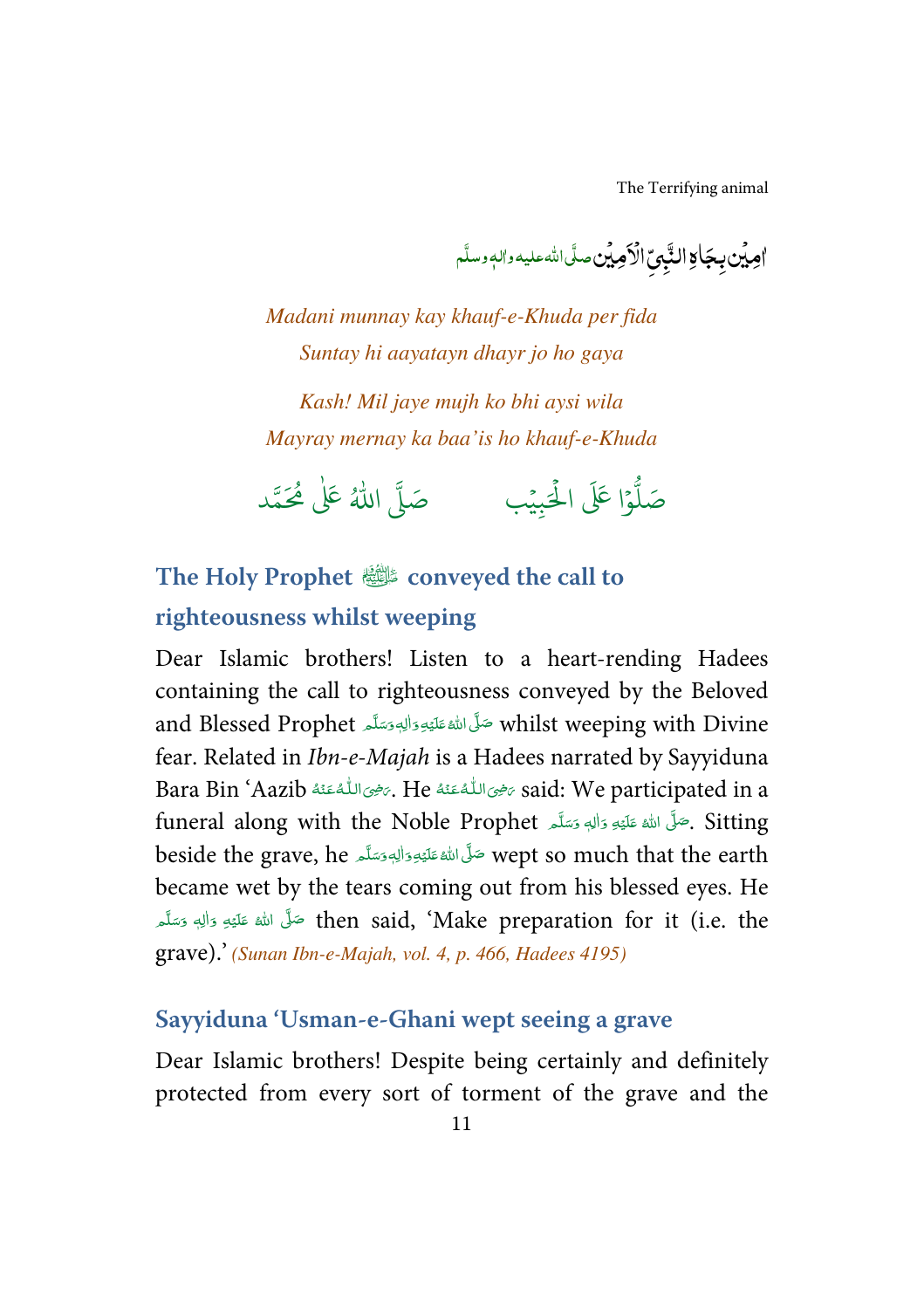Judgement Day, our Beloved and Blessed Prophet حَلَّىَ اللَّهُ عَلَيْهِ وَالْبِهِ وَسَلَّمَ --ĺ -ć wept with Divine fear when mentioning the grave due to being fully aware of its matters. Likewise, in spite of being a definitive dweller of Paradise, the leader of the believers, Zun-Noorayn [the possessor of two lights], the compiler of the Quran Sayyiduna 'Usman Ibn 'Affaan  % #  & ' was also unable to hold í ֘֒ -back tears when visiting graves.

It is stated on page 139 of the 695-page book '*Allah Walon ki Baatayn*' (volume 1) published by Maktaba-tul-Madinah, the publishing department of Dawat-e-Islami: (Sayyiduna) Haani (صَرْحَى اللَّهُ عَنْهُ Usman Ghani (صَرْحَى اللَّهُ عَنْهُ), a slave of Sayyiduna 'Usman Ghani ś --ś ś stated that Sayyiduna 'Usman Ghani  % #  & ' when standing í -beside a grave would weep so much that his blessed beard would get wet.' *(Sunan-ut-Tirmizi, vol. 4, p. 138, Hadees 2315)*

In the book *Al-Mawa'iz-ul-'Asfooriyah*, this account is stated in some detail. Therefore, when asked about the reason of weeping too much on seeing the grave, he صفوى الله عنْهُ  $\epsilon$  replied, 'I ĺ -think about my loneliness; no one will stay with me in my grave.' (Then, conveying the call to righteousness) he تَتَضِى اللَّهُ عَنْهُ De ŕ -said: The one for whom the world is like a prison, will find his grave to be a paradise, and the one for whom the world is like a paradise will find his grave to be a prison. Death is the message of release for the one whose worldly life was like imprisonment. The one who refrained from the desires of the Nafs [baser-self] in the world will find its full reward in the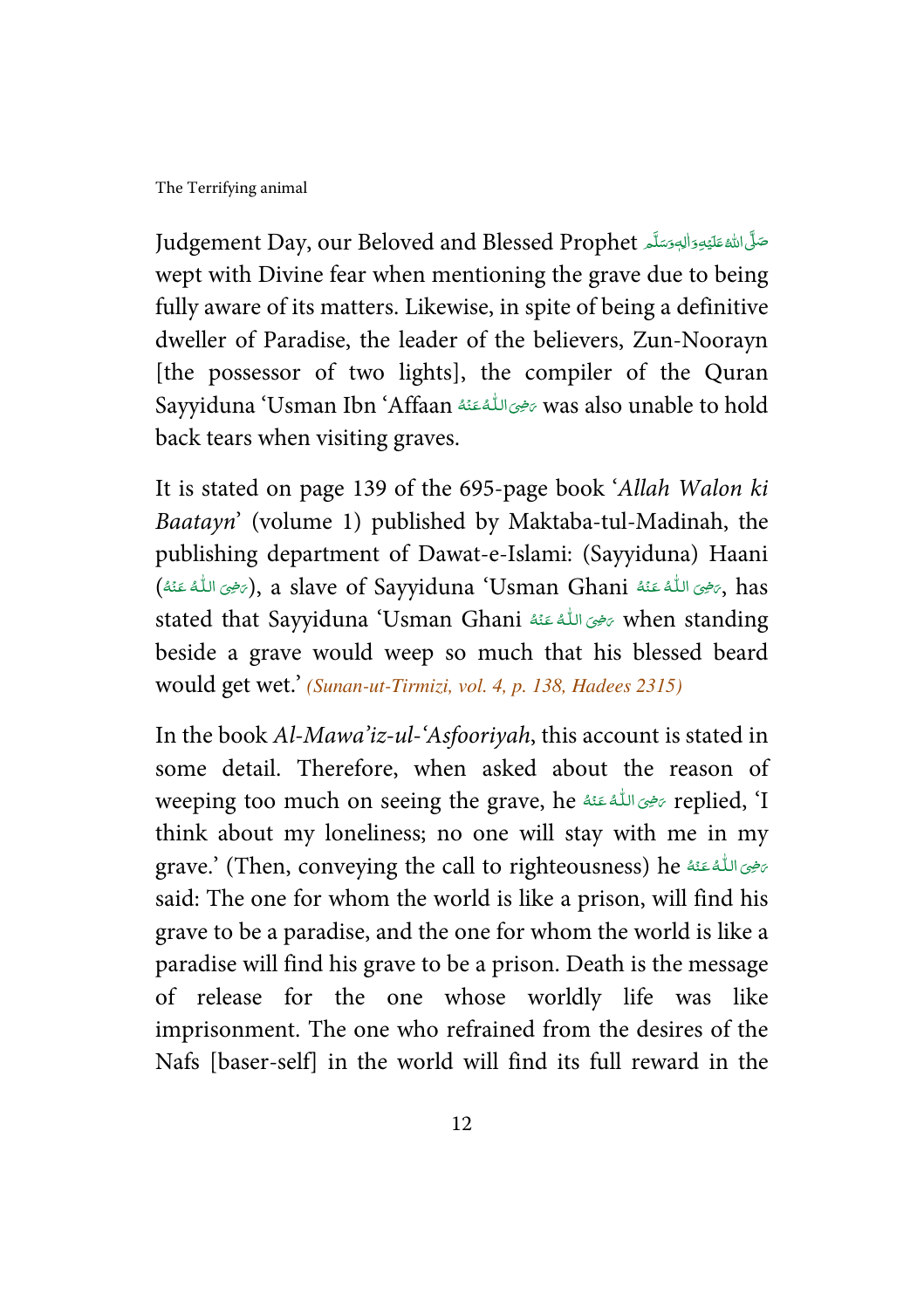Hereafter. A better person is the one who leaves the world before the world leaves him and who is pleased with his Creator (عَزَّدَجَلَّ) before meeting Him. Everyone will be treated -in his grave as per his worldly life. That is, if he spends his life performing good deeds, he will find comfort in his grave but if he meets his death committing evils, he will face torment and punishment. *(Maw'izah Hasanah, pp. 61-62)*

## **Some people's graves are gardens and some people's graves are pits of fire**

Dear Islamic brothers! The pious bondmen of Allah would deeply ponder over the inner state of the grave. On the other hand, alas, we often see graves but learn no lesson. If only we would also seriously think about our grave. Remember! Graves appearing similar to each other from the outside are not actually same from the inside. The grave of one person is a beautiful garden while grave of another is full of fire, snakes and scorpions. Also remember that the sensing ability of the deceased will remain intact in the grave. Therefore, the pious bondmen of Allah departing this life in the state of Iman meet the Mercy of Allah كَرَّدَجَلَّ, enjoying immeasurably great -pleasures in the grave. But those who displease Allah عَزَّدَجَلَّ and --His Prophet حَلَّى اللهِ عَلَيْهِ وَاللهِ وَسَلَّمَ His Prophet ---Í -unimaginable troubles when buried in the grave. Since the sensing ability and intellect are intact in the grave, the deceased feels and understands everything. The power of seeing and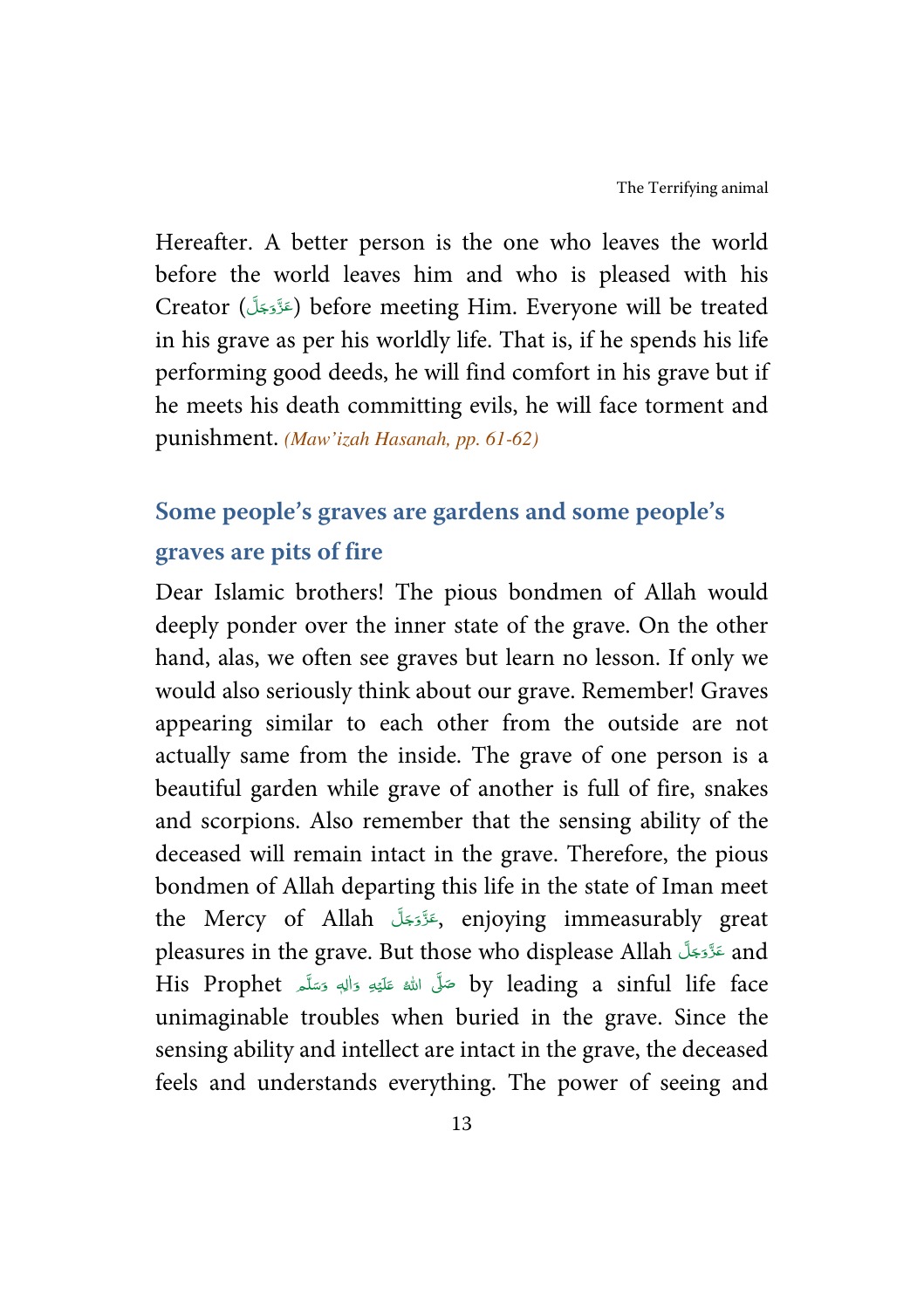hearing increase to a great extent and the deceased is able enough to see and hear different things. He clearly sees his relatives and friends returning home having buried him and he even hears their footsteps.

#### **Loneliness in grave**

Just think! Even if no punishment is given to a sinner; and he is only buried alone in a dark grave, by Allah (عَزَّدَهَا , even this -serves as a great lesson to learn. Think how he would pass the time. What will be his condition in the frightening, horrific and dark grave? Every wise person can realise it at least to some extent. This is just to make us realise the crucial situation of the grave, otherwise a sinner may suffer extremely severe punishments. Sayyiduna Masrooq حَمْدَةُ اللَّهِ عَلَيْهِ has narrated, Í ---'When a thief or drinker or fornicator [or adulterer] dies [without repentance], he is inflicted with two snakes that continue to claw his flesh and eat it.' *(Kitab Zikr-ul-Maut ma' Mawsu'ah Imam Ibn Abid Dunya, vol. 5, p. 476, no. 257)*

Just think! If a person is closed alive in the dark, frightening, and horrific grave as a punishment of missing Salah only once or lying once or committing unlawful gazing once or listening to a song once or watching a film once or calling anyone names once or scolding someone angrily once without Shar'i permission or shaving his beard once, what will be his condition? Indeed individuals who fear Allah tremble even to think about it. If Allah عَذَوَجَلَ is displeased, who can bear the --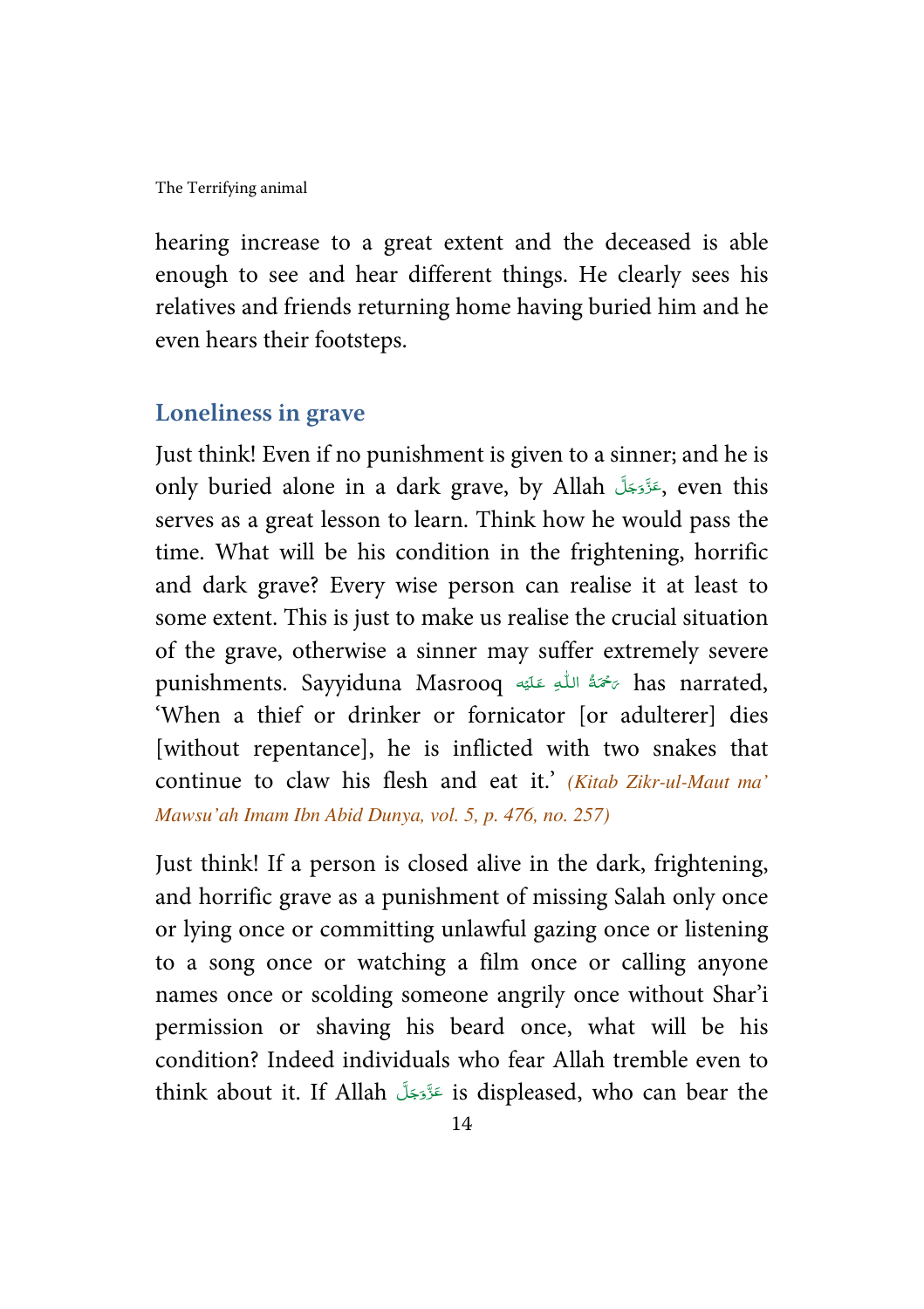punishment in the grave? It is stated in the book *Hilyat-ul-Awliya*, 'When a bondsman is buried in the grave, all such things come to frighten him, which he feared in the world, but did not fear Allah - !-" - #.' *(Hilyat-ul-Awliya, vol. 10, p. 12, Raqm 14318)* --

We seek refuge of Allah عَزَّدَجَلَ from the punishment of the -grave and Hell.

> *Ker lay taubah Rab ki rahmat hay bari Qabr mayn wernah saza hogi kari*

*Repent as the mercy of Allah is immense Or else punishment in grave will be intense* 

*(Wasail-e-Bakhshish, p. 667)*

#### **Do not be deceived by your youth**

Making individual efforts and conveying the call to righteousness, Sayyiduna Mansoor Bin 'Ammar #   0 1-' who Í -í was a famous Wali [Saint] once advised a young man in these words: O young man! You must not be deceived by your youth. Many young people indulged in long hopes, forgot their death and delayed and ignored repentance, saying that '*I will repent tomorrow or the day after tomorrow*'. At last, they were buried in their graves and were not benefited by their wealth, slaves, parents, and offspring. It is stated in Verses 88 and 89 of Surah Ash-Shu'ara, Part 19:

.<br>د بَنُوۡنَ ١ ֦֧֦  $\overline{\cdot}$ ? ة<br>و مَالٌ و ؘ<br>ۮؽؘٮ۠ڧؘػؙ ֧֦֧֓ يَوْمَر لَا يَنْفَعُ مَالٌ وَّلَا بَنُوْنَ (٢١٠) إلَّا مَنْ أَتَى اللَّهَ بِقَلْبٍ سَلِيْمٍ (٢٠ ֦֧ , ֧֘ ٰ اِلَّا مَنۡ اَتَیۡ اللّٰہَ بِقَلۡبِ سَلِیۡمٖ ۞ s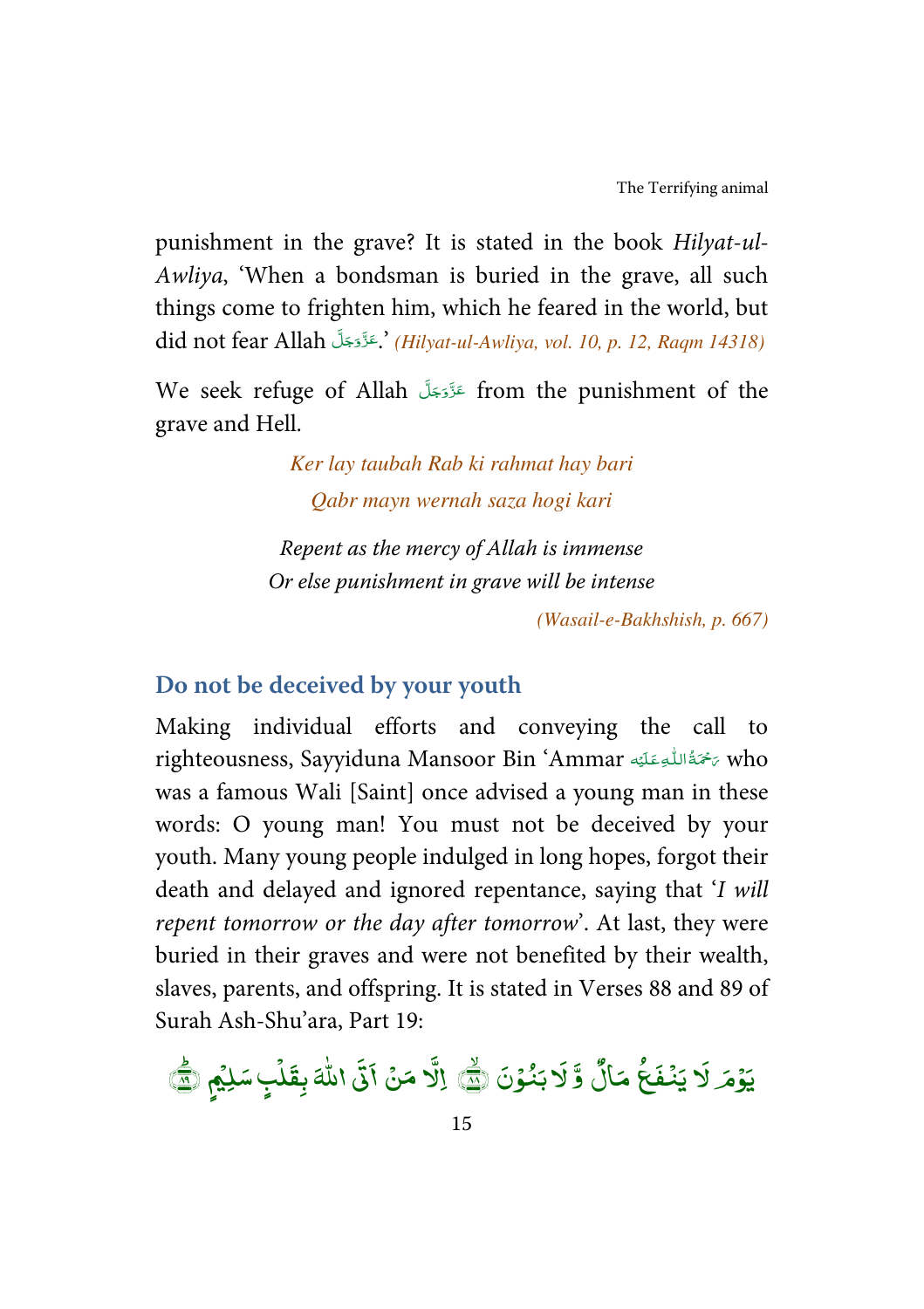*'The Day when neither wealth will benefit nor sons.' 'Except the one who wholeheartedly presented himself with a pure heart in the Majestic Court of Allah.'* 

*[Kanz-ul-Iman (translation of Quran)] (Part 19, Surah Al-Shu'ara, Verse 88-89)* 

> *Milay khak mayn ahl-e-shan kaysay kaysay Makeen ho gaye la-makaan kaysay kaysay*

> *Huway naamwar bay-nishan kaysay kaysay Zameen kha gayi nojawan kaysay kaysay*

*Jagah jee laganay ki dunya nahin hay Yeh 'ibrat ki ja hay tamashah nahin hay* 

وْا عَلَى الْحَبِيْب ֘ ہ<br>أ و<br>ا صَلُّوْا عَلَى الْحَبِيْبِ ۚ صَلَّى اللّٰهُ عَلٰى مُحَمَّد ٰ

#### **What is 'Qalb-e-Saleem'?**

Dear Islamic brothers! 'Qalb-e-Saleem', i.e. *the pure heart* refers to the purity of the heart from evil beliefs. Commenting on the above verse, a renowned commentator of the Quran 'Allamah Maulana Sayyid Muhammad Na'eemuddin Muradabadi ٱللَّهِ عَلَيْه mas stated: The one who is free from ĺ -ĺ polytheism, disbelief and hypocrisy will be benefited by his wealth spent in the Divine path and by his pious offspring. It is stated in a Hadees, 'When a person dies, his deeds are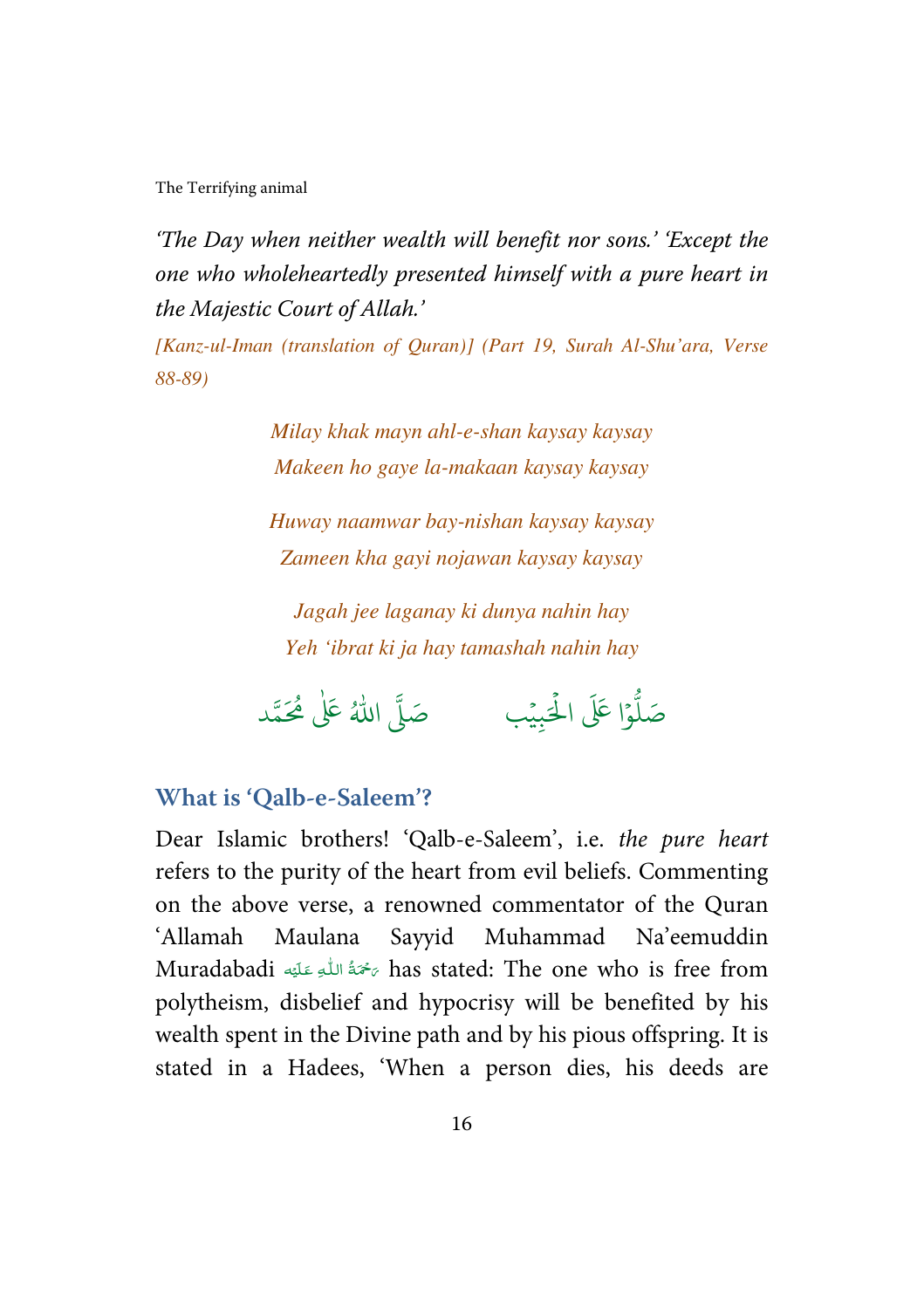discontinued except for three things – continuous reward, the money benefitting people and pious offspring who make Du'a [i.e. supplicate] for him.' *(Sahih Muslim, p. 886, Hadees 1631; Khaza'in-ul-'Irfan, p. 593)*

> *Meezan pay sab kharay hayn a'maal tul rahay hayn Rakh lo bharam khudara 'Attar Qaadiri ka (Wasail-e-Bakhshish, p. 195)*

وْا عَلَى الْحَبِيْب ֧֬<sup>֓</sup> ہ<br>أ و<br>ا صَلُّوْا عَلَى الْحَبِيْبِ ۚ صَلَّى اللَّهُ عَلَى مُحَمَّد ٰ

**Love for five and heedlessness from five** 

Here are five Madani pearls based on conveying the call to righteousness which will awaken one from heedlessness. The Prophet of Rahmah, the Intercessor of the Ummah, the Owner of Jannah صَلَّى اللَّهُ عَلَيْهِ وَالِهٖوَسَلَّمِ of Jannah --ĺ -ć

An era will soon come ﴿سَيَأْتِنْ زَمَانٌ عَلٰى اُمَّتِيْ يُحِبُّوْنَ خَمْسًا وَّ يَنْسَوْنَ خَمْسًا﴾ ֘ ؚ<br>ؙ ֦֧֦֧֦֧֦֧֦֧֦֧֦֧֦֧֦֧֦֧֦֧֦֧֦֧֦֧֦֧ ֧<sup>֓</sup>֓ ؚ<br>ؙ ُ ُ ٰ ؚ<br>په upon my nation when they will love five and will forget five:

- ﴿يُحِبُّونَ الدُّنْيَا وَ يَنْسَوْنَ الْأُخِرَةَ﴾ [ .1 ֦֧<sup>֓</sup>֧֓ ֧֘ ر<br>م They will love the world and will:﴿يُحِبُّونَ الدُّنْيَا وَ يَنْسَوْنَ الْأُخِرَةَ﴾ ֘  $\ddot{\cdot}$ forget the Hereafter.
- They will love wealth and will:﴿وَ يُحِبُّوْنَ الْمَالَ وَ يَنْسَوْنَ الْحِسَابَ﴾ 2. ہ<br>آ ؚ<br>ؙ  $\ddot{\cdot}$ ہ<br>آ ֧֘ ر<br>م forget accountability.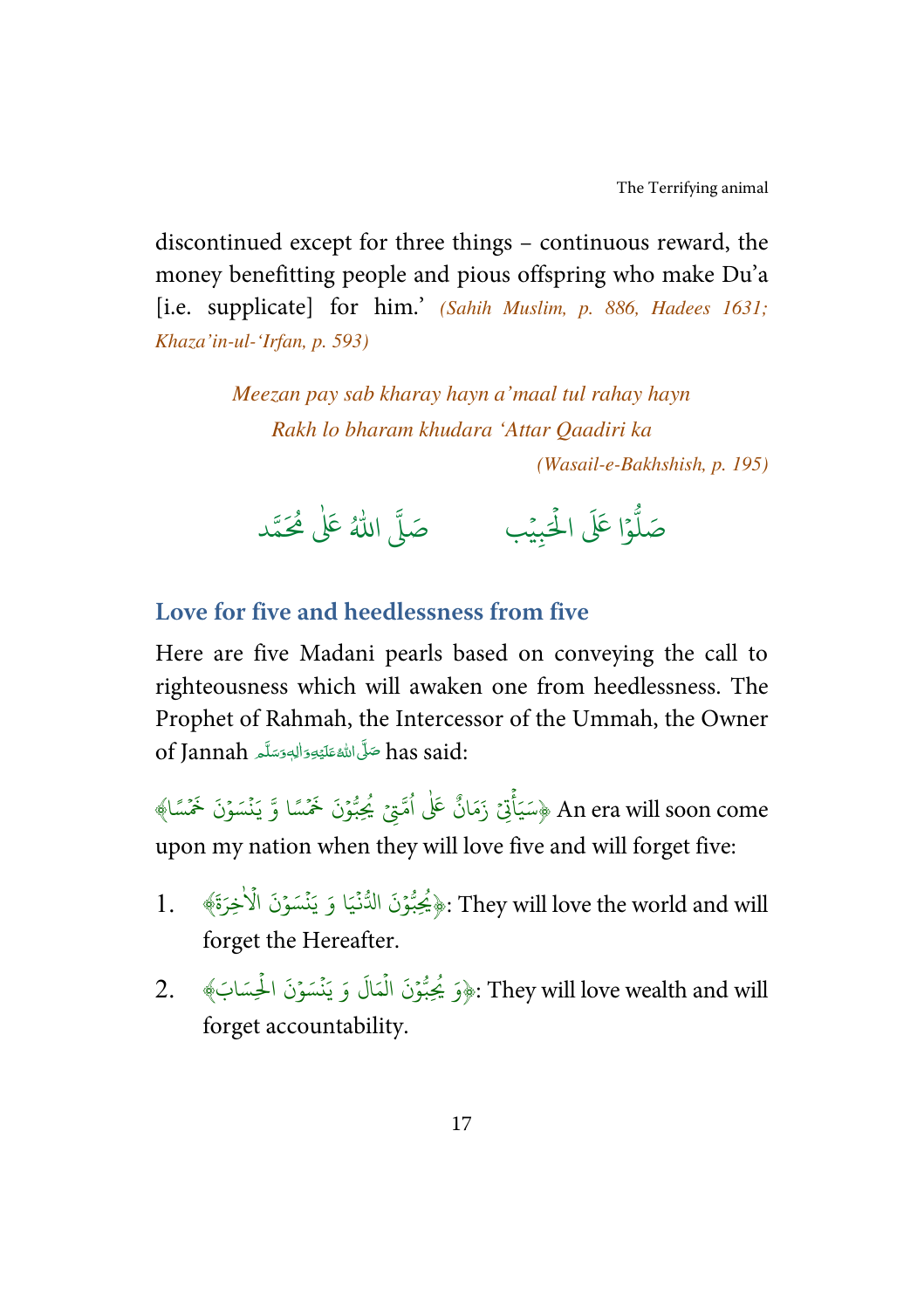- They will love creation and:﴿وَ يُحِبُّوْنَ الْحَلْقَ وَ يَنْسَوْنَ الْحَالِقَ﴾ .3. ؚ<br>أ ؚ<br>ؙ ۡ ہ<br>آ ؚ<br>أ ֘ ر<br>م will forget the Creator.
- They will love sins and will:﴿وَ يُحِبُّوْنَ الْذُّنُوْبَ وَ يَنْسَوْنَ التَّوْبَةَ﴾ 4. ؚ<br>ؙ ؚ<br>ؙ  $\ddot{\cdot}$ ֘ ُ ہ<br>آ ؚ<br>ؙ ُ forget repentance.
- They will love palaces and :﴿وَ يُحِبُّوْنَ الْفُصُوْرَ وَ يَنْسَوْنَ الْمَقْبَرَةَ﴾ 5. ֧֦֘ ֧֧֧֧֦֧֦֧֦֧֦֧֦֧֓֝֝<br>֧֜֜֜֜֜֜֜֜֜֜֜֜֞֜֜֜֞֜֜֜֞֟ ؚ<br>ؙ ់ ֘ ُ ہ<br>آ ֘ و<br>م will forget the graveyard.' *(Mukashafa-tul-Quloob, p. 34)*

*Woh hay 'aysh-o-'ishrat ka koi mahal bhi Jahan taak mayn her ghari ho ajal bhi* 

*Bas ab apnay is jahl say tu nikal bhi Yeh jeenay ka andaz apna badal bhi* 

*Jagah jee laganay ki dunya nahin hay Yeh 'ibrat ki ja hay tamashah nahin hay* 

*Translation: Should a person make merry at the place where he is vulnerable to death all times? You must now come out of the darkness of ignorance and change your life style because the world is not a place to enjoy but to learn lessons.*

وْا عَلَى الْحَبِيْب  $\overline{a}$ ہ<br>آ و<br>ا صَلُّوْا عَلَى الْحَبِيْبِ ۚ صَلَّى اللّٰهُ عَلٰى مُحَمَّد ٰ

### **Blessed with repentance from songs and music**

Dear Islamic brothers! In order to gain Divine pleasure, to develop Divine fear in the heart, to increase the passion for the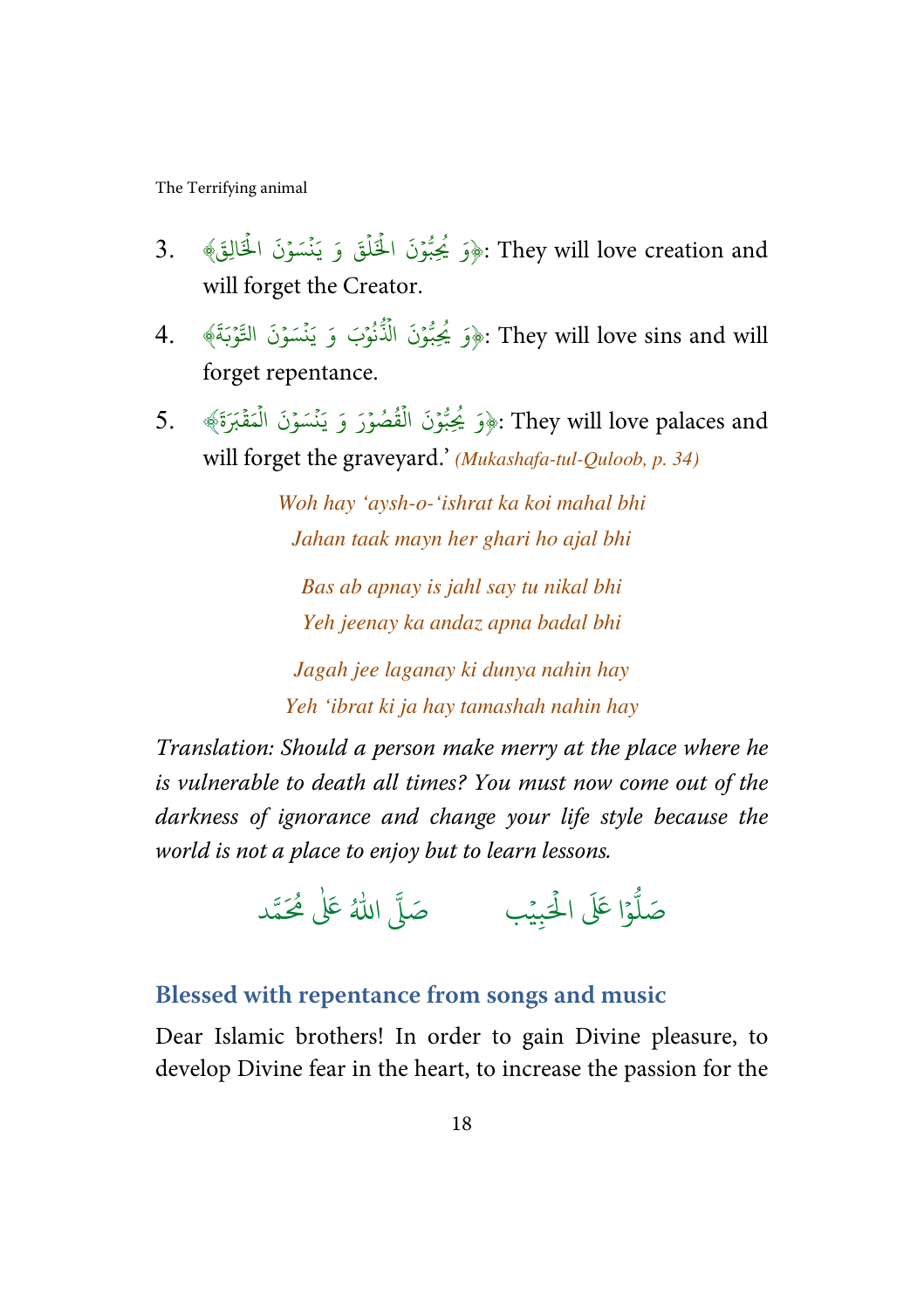protection of faith, to ponder over death, to feel fear from the punishment of the grave and Hell, to remove the habit of sins, to act steadfastly upon the Sunnah, to light a candle of love for the Holy Prophet حَلَّ اللهُ عَلَيْهِ وَالِهٖ وَسَلَّم the Holy Prophet فَلا اللهُ عَلَيْهِ وَاللهِ وَسَلَّمَ --ĺ -ć your enthusiasm for the neighbourhood of the Noble Prophet in Jannah al-Firdaus, always stay affiliated with صَلَّى اللهُ عَلَيْهِ وَالِهٖ وَسَلَّم --ĺ -ć Dawat-e-Islami, a global and non-political movement for the preaching of Quran and Sunnah. Travel every month at least for three days with the Sunnah-inspiring Madani Qafilahs in the company of the devotees of the Prophet, fill in the Madani In'amaat booklet daily performing Fikr-e-Madinah and hand it over to the relevant responsible person on the first date of every Madani month.

Here is a summary of a Madani account for your encouragement. An Islamic brother from Hyderabad Bab-ul-Islam (Sindh) has stated: I was a stylish young man enjoying the charms and attractions of the world. Engulfed in evil and immoral deeds like songs, music, films and dramas etc. I was far away from Salah and Sunnah. Fortunately, Madani Channel was launched in Ramadan Mubarak 1429 AH (2008). By the Grace of Allah (عَزَّدَجَلَّ J watched the series broadcast on Madani --Channel. Very impressed, I started watching most of its series. I was once privileged to watch the Sunnah-inspiring speech 'Black Scorpions'. Overcome with Divine fear, I immediately made the intention of growing a beard on my face. When the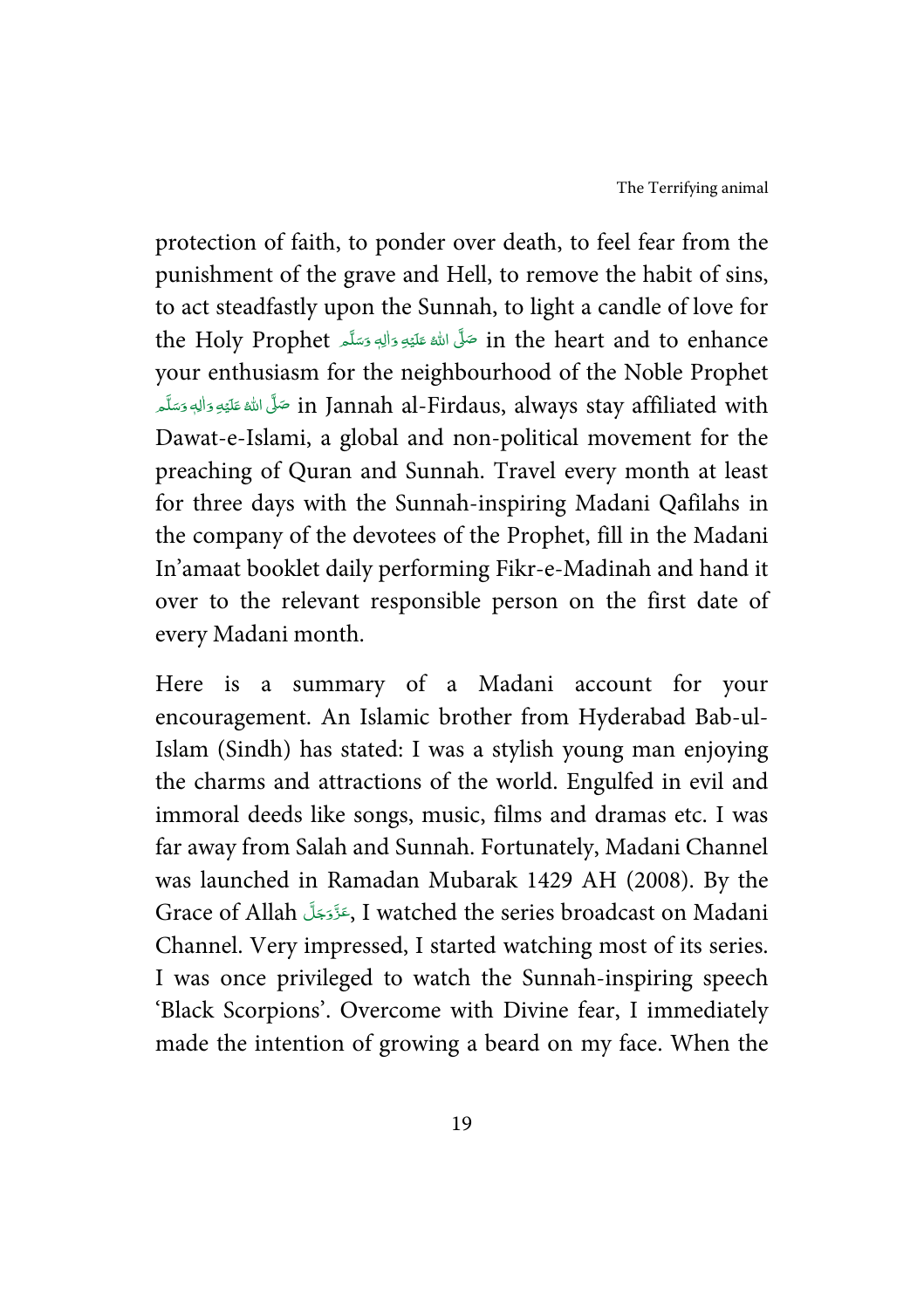speech '35 Blasphemous Couplets of Songs' was telecast on Madani Channel, I fearfully repented of songs instantly.

When Bay'at was conducted on Madani Channel, ٱلْحَمْدُ لِلّٰهِ ,I ć í -Í became a disciple of Sayyiduna Ghaus e A'zam Sayyiduna Shaykh 'Abdul Qaadir Jilani سَمَّمَةُ اللّٰهِ عَلَيْهِ Shaykh 'Abdul Qaadir Jilani ĺ --the grace of Allah - !-" - #, I have started offering five times Salah -regularly. At the time of giving this piece of writing, I am further blessed and privileged to perform 30-day I'tikaf held in Ramadan Mubarak under the supervision of Dawat-e-Islami at Faizan-e-Madinah, the global Madani Markaz of Dawat-e-Islami.

*Madani Channel Sunnataun ki laye ga ghar ghar bahaar Madani Channel say hamayn kyun walihanah ho na piyar* 

*Ay gunahaun kay mareezon! Chahtay ho ger shifa On kertay hi raho tum Madani Channel ko sada* 

*Is mayn 'isyan say hifazat ka bahut saaman hay*  Í - *Khuld mayn bhi dakhilah aasan hay*  - *(Wasail-e-Bakhshish, pp. 605-606)* 

وْا عَلَى الْحَبِيْب ֧֬<sup>֓</sup> ہ<br>أ و<br>ا صَلُّوْا عَلَى الْحَبِيْبِ ۚ صَلَّى اللَّهُ عَلَى مُحَمَّد ٰ

**Crying with the fear of Allah when conveying the call to righteousness** 

Our pious predecessors ستحقفهٔ الله  $\epsilon$  would not miss any í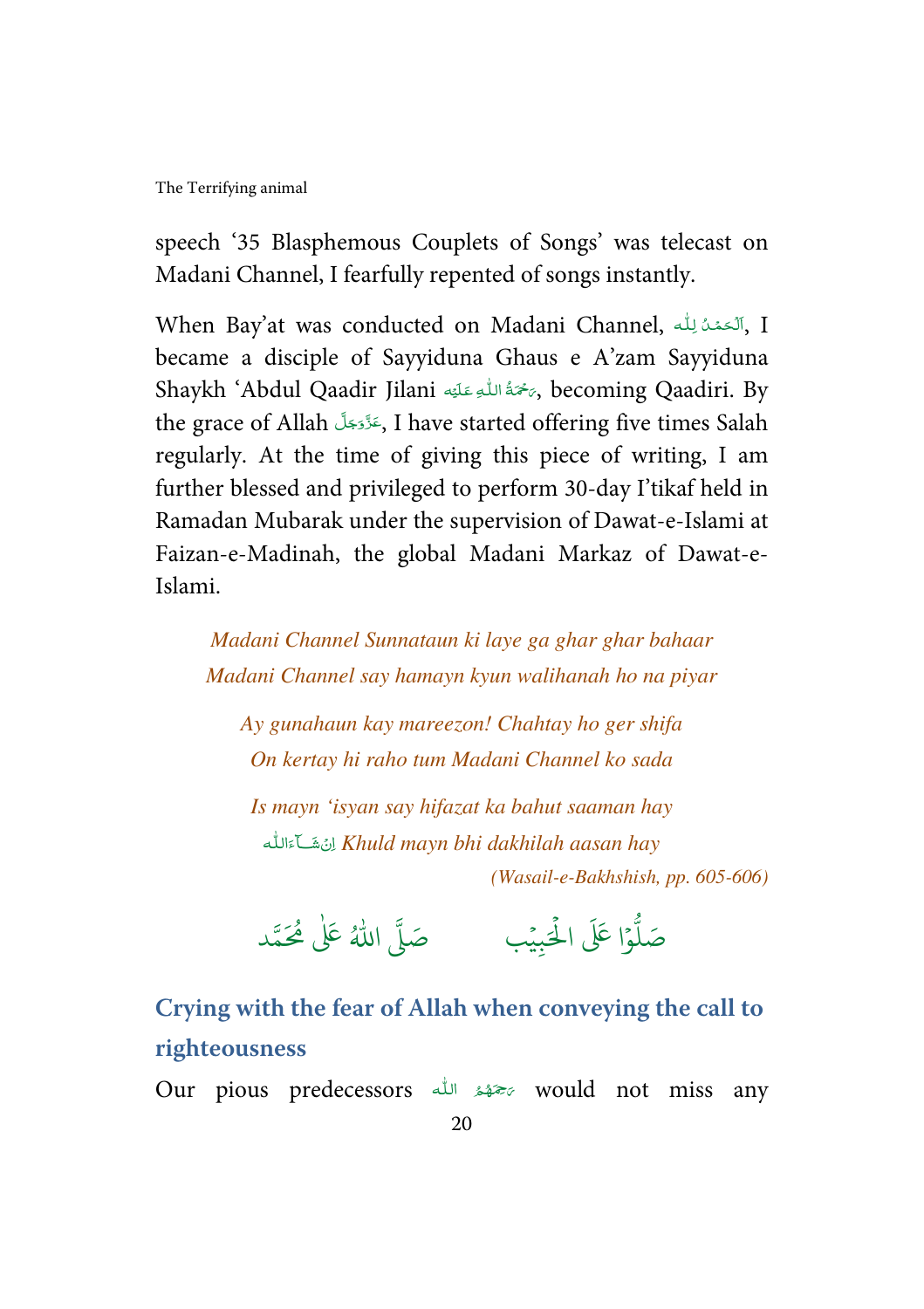opportunity of calling people towards righteousness. Even when walking or travelling, they would convey the call to righteousness. Sayyiduna Ibraheem Bin Bashshaar سَمَّةُ اللّٰهِ عَلَيْه ĺ -ŕ has stated: Fasawi سَحْمَةُ اللّٰهِ عَلَيْه أ $\sigma$  and I were going to Syria when a ŕ -Í person suddenly came and said having said Salaam to [i.e. greeted] us, 'O Abu Yusuf! Give me some advice.' Listening to this, he سَمْحَةُ اللَّهِ عَلَيْهِ this, he مَحْمَةُ اللَّهِ عَلَيْه Í -ŕ righteousness, 'O brother! The frequent coming and going of days and nights indicate that your body is weakening, your age is ending and your death is fast approaching. O my brother! You must not be satisfied unless you have known for sure that you would have a good end. Never get heedless because you do not know whether you would enter Paradise or Hell, and whether Allah عَزَّدَجَلَّ is pleased with you because of His Mercy -and Bounty or is displeased with you because of your sins and heedlessness. O feeble man! Do not forget what you actually are. You were an impure droplet in the beginning and would be a rotten corpse in the end. If you are unable to realise the depth of my advice now, you would soon realise when buried in your grave where you would feel shame, but it will be of no use.'

Saying this, he سَحْمَةُ اللَّهِ عَلَيْه $\sigma$  became silent and began to weep. Í -ŕ -Overcome with emotion, the person seeking advice also began to cry. The narrator goes on to say that both of them wept so much that they became unconscious. Seeing this, the narrator also wept. *(Zamm-ul-Hawa, p. 437, summarised)*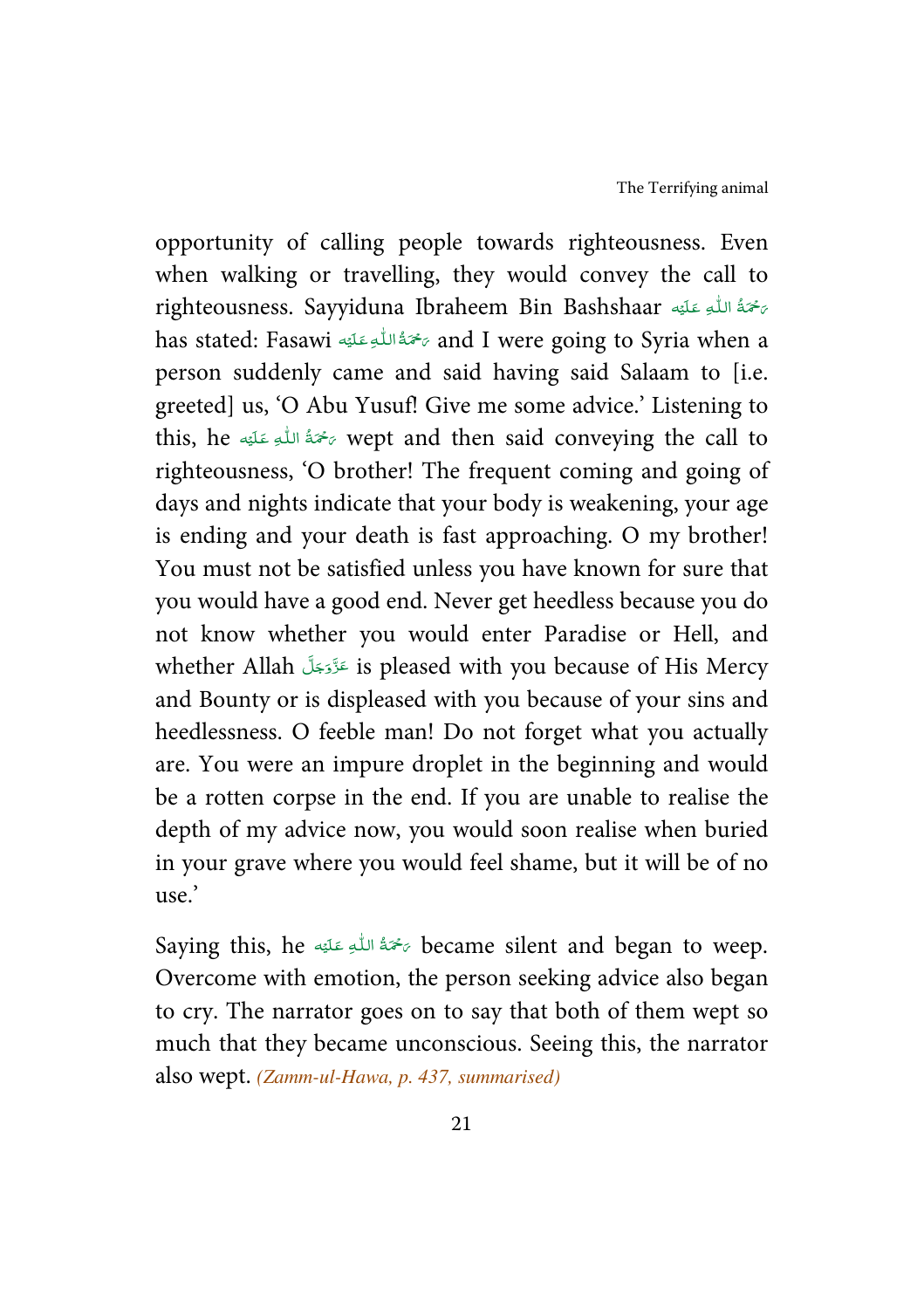*Mujhay sachchi taubah ki taufeeq day day Pa`ay Tajdar-e-Haram Ya Ilahi Jo naraz Tu ho gaya to kaheen ka Rahun ga na Tayri qasam Ya Ilahi* 

*Translation: O Almighty Lord! Bless me with sincere repentance for the sake of Your Beloved Prophet حَ*لَّى اللهُ عَلَيْهِ وَاللهٖ وَسَلَّم **f**or the sake of Your Beloved Prophet ---Í -ć *become displeased with me, I will be doomed.* 

*(Wasail-e-Bakhshish, p. 82)* 



#### **Weep when you see anyone weep**

Dear Islamic brothers! Have you noticed the Divine fear of our pious predecessors الله مستموَّة ( When conveying the call to í righteousness, they would sometimes cry with Divine fear. If anyone even today cries with Divine fear when conveying the call to righteousness or delivering a speech or making Du'a [supplicating] or reciting Quran or Na'at, this is indeed a great privilege for him. To form a negative opinion about him considering him an ostentatious person is a Haraam act leading to Hell. Therefore, no one should form a negative opinion. Those burning in the fire of anger because of forming negative opinions about others will find nothing but their own doom.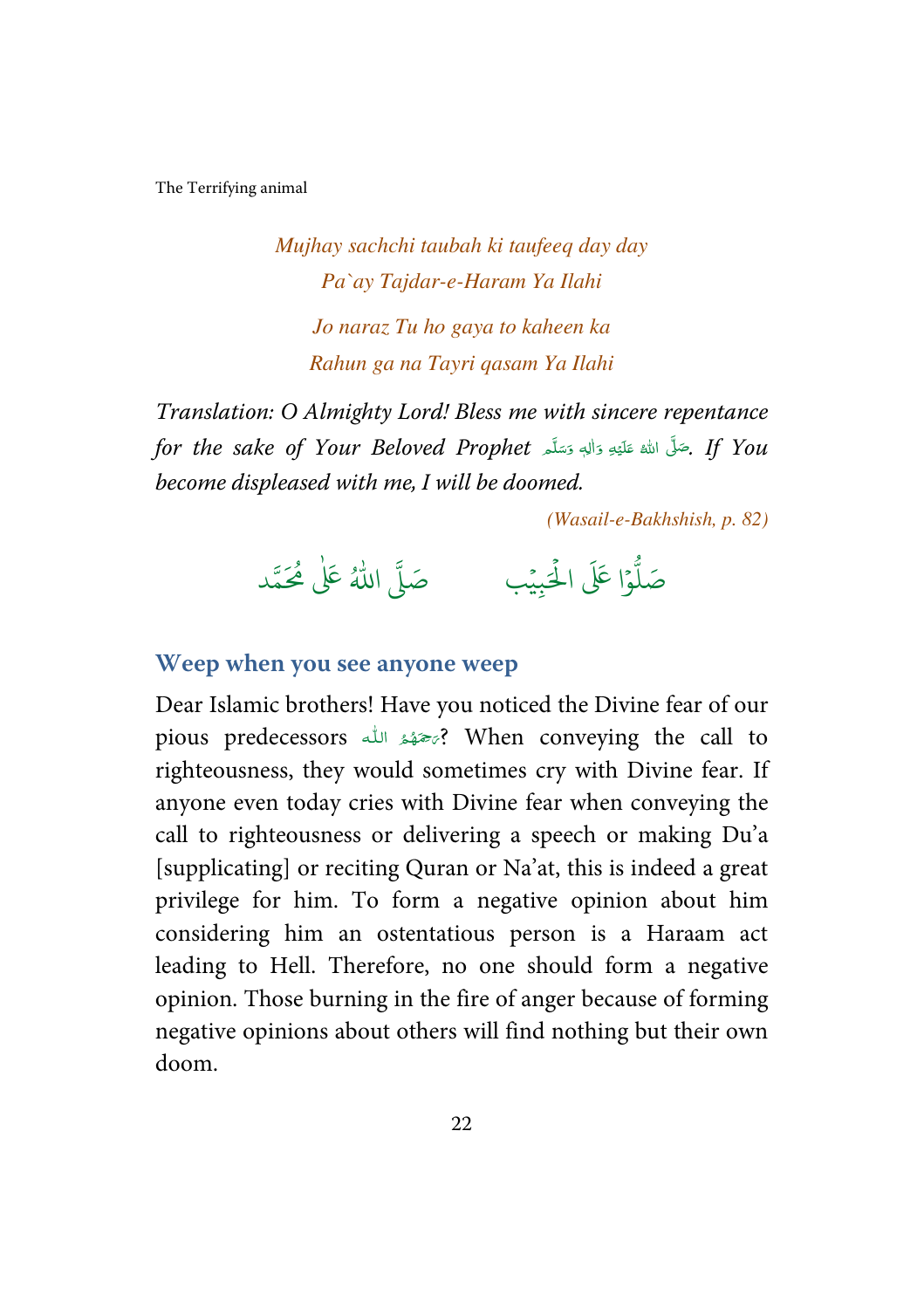Sayyiduna Makhool Dimashqi حَمَّةَاللُّهِ عَلَيْه Sayyiduna Makhool Dimashqi مَحْمَةُ اللُّهِ عَلَيْه Í --see someone weep, you should also weep with him. Don't form the negative opinion that he is weeping ostentatiously. Once I formed a negative opinion about a crying Muslim, so I could not cry for one year as punishment.' *(Tanbih-ul-Mughtarrin, p. 107)*

> *Yaad-e-Nabi mayn ronay wala ham deewaano ko Laakh paraaya ho woh phir bhi apna lagta hay*

وْا عَلَى الْحَبِيْب  $\overline{a}$ ہ<br>أ و<br>ا صَلُّوْا عَلَى الْحَبِيْبِ ۚ صَلَّى اللّٰهُ عَلٰى مُحَمَّد ٰ

### **A show-off is the biggest fool**

To assume without any accurate indication that the person weeping in Du'a etc. is ostentatious [i.e. a show-off] is no doubt a sin leading to Hell, but the weeping person should seriously ponder why he is weeping. If he suspects even an inkling of ostentation, he should avoid weeping. Certainly, an ostentatious person is a silly fool as he endangers the Divinelybestowed great rewards just for the temporary pleasure of being admired, praised and considered pious by people. Even worse, this disgusting ostentatious person does not often come to know whether the person he wanted to impress by his apparent piety was actually impressed with him or not. Even if that person gets impressed by him, and praises him behind his back, one rarely hears words in his praise. Even if someone praises him in his presence, this will cause further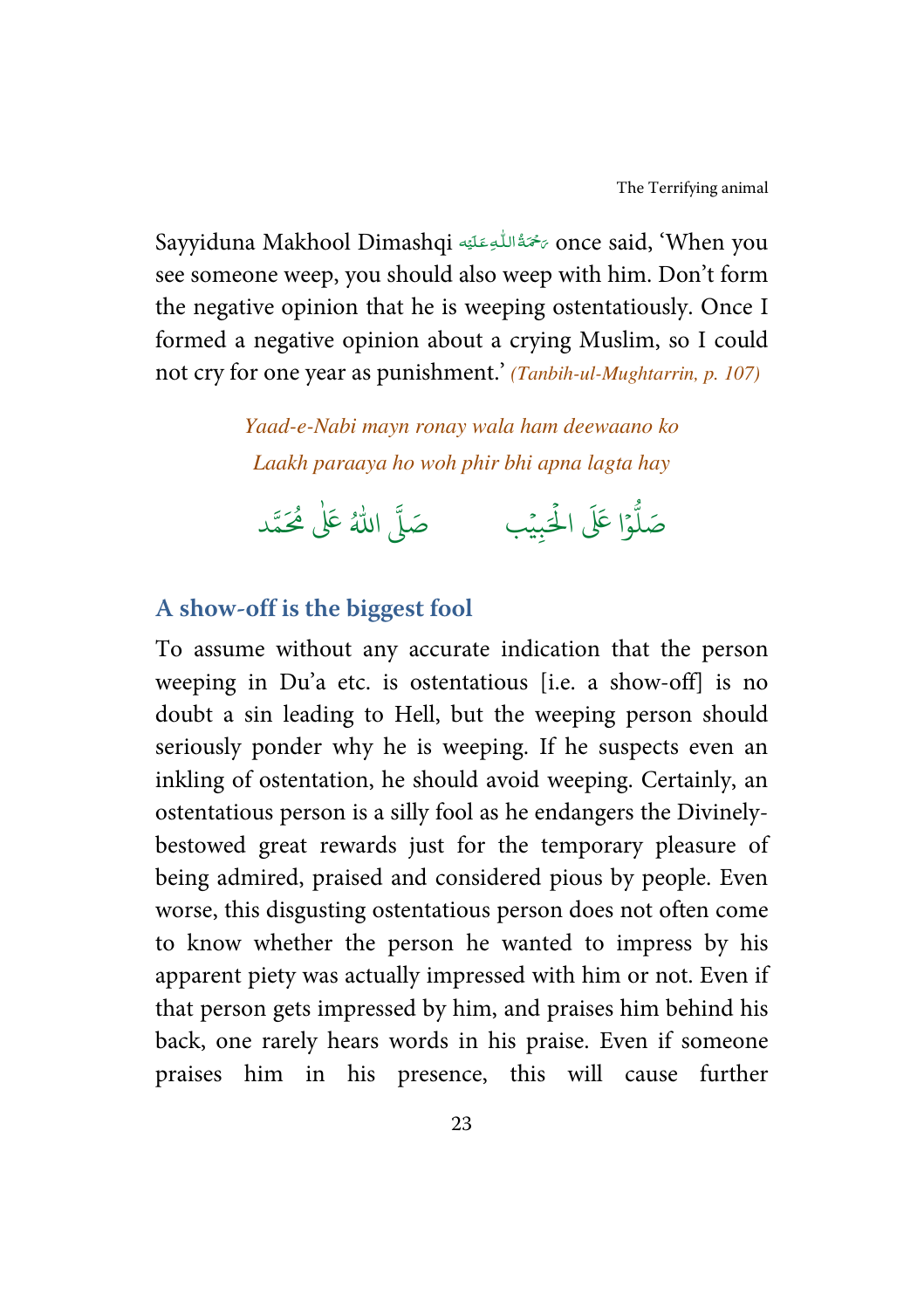destructiveness to him. Believe me! If people become aware that so-and-so person is weeping or expressing his acts of worship for ostentation, they will hate him. This ostentatious person should now ponder how much Allah عَزَّدَجَلَّ Who is -aware of everything would be displeased with him!

> *Aaj banta hoon mu'azziz jo khulay Hashr mayn 'ayb Haye ruswa`ee ki aafat mayn phansoon ga Ya Rab*

> > *(Wasail-e-Bakhshish, p. 91)*

#### **Deeds will go to waste**

Here are some verses and narrations, conveying the call to righteousness, with the intention of enhancing enthusiasm for avoiding ostentation and making others avoid it. Certainly, the deeds performed by unwise ostentatious people, preferring worldly life to the Hereafter, will not benefit them at all. Quoted below, in this context, is the 15<sup>th</sup> Verse of Surah Hood with its translation from pages 418 and 419 of the sacred *Kanzul-Iman with Khaza'in-ul-'Irfan* published by Maktaba-tul-Madinah, the publishing department of Dawat-e-Islami. Allah -قَرَّحَةَ has said in Part 12 of the Holy Quran: --

> .<br>كَانَ يُرِيْدُ الْحَيْوةَ ֓ ֓ -مَنْ كَانَ يُرِيْدُ الْحَيْوةَ الدُّنْيَا ់ اللُّأْنَيَا وَزِيْنَتَهَا ֘ -نُوَفِّ اِلَيۡهِمۡ اَعۡمَالَهُمۡ , ֓ , و .<br>أَعْمَاكَمُ فِيُهَا وَهُمْ w ់ ֓ , وَهُمۡ فِيۡهَا لَا يُخۡشُوۡنَ ۞ ֦֧<u>֦</u> ۡ ֘